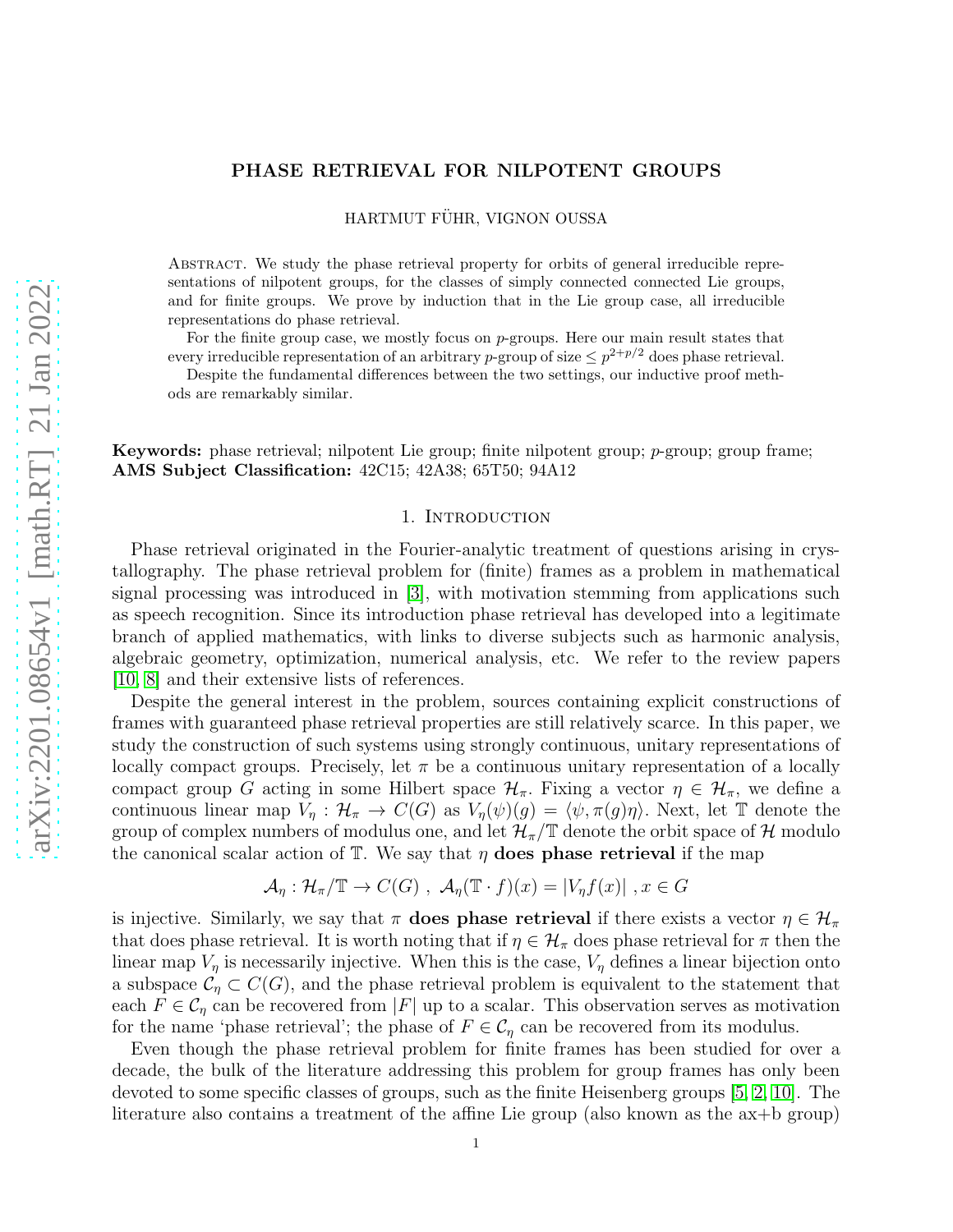over the reals  $[15, 1]$  $[15, 1]$  as well as the finite  $a\bar{x}+b$  group defined over prime fields  $[4]$ . Recently, the results of [\[5\]](#page-23-3) were extended to the case of projective unitary representations of finite abelian groups [\[12\]](#page-23-7). To the best of our knowledge, this is the largest class of general group representations for which the phase retrieval property has been studied. The present work aims to significantly expand the class of available representations. Precisely, we show that the class of groups admitting representations for which phase retrieval is possible includes all simply connected, connected nilpotent Lie groups, as well as all sufficiently small  $p$ -groups.

The following examples describe the group representations that are probably understood best so far, namely the Schrödinger representations of (finite or Lie) Heisenberg groups. These will turn out to be the cornerstones of our general inductive approach. Throughout the paper, we let  $\mathbb{Z}_n = \mathbb{Z}/n\mathbb{Z}$  be the finite cyclic group of order n, and denote elements of  $\mathbb{Z}_n$  (by slight abuse of notation) by  $k = 0, \ldots, n-1$ .

<span id="page-1-0"></span>**Example 1.** (The finite Heisenberg group) Fix  $n \in \mathbb{N}$ ,  $n \geq 2$ , and define the associated finite Heisenberg group by

<span id="page-1-2"></span>
$$
\mathbb{H}_n = \mathbb{Z}_n^3 \tag{1}
$$

with group law

<span id="page-1-3"></span>
$$
(k, l, m) \cdot (k', l', m') = (k + k', l + l', m + m' - l'k) , \qquad (2)
$$

and arithmetic operations taken modulo n. The center of this group is given by  $Z(\mathbb{H}) =$  ${0} \times {0} \times {\mathbb{Z}_n}$ , and  ${\mathbb H}/Z({\mathbb{H}}) \cong {\mathbb{Z}_n} \times {\mathbb{Z}_n}$ . Next, define the **Schrödinger representation** of  $\mathbb{H}_n$  acting on  $\mathbb{C}^n$  by first introducing the translation and modulation operators  $T_k$ ,  $M_l$ respectively as

$$
(T_k f)(y) = f(y - k) , (M_l f)(y) = e^{2\pi i l y/n} f(y) .
$$

Let  $\pi(k, l, m) = e^{2\pi i m/n} M_l T_k$ . Explicitly,

$$
(\pi(k,l,m)f)(y) = e^{2\pi i m/n} e^{2\pi i l y/n} f(y-k), k, l, m, y \in \{0, ..., n-1\}.
$$

This representation is known to be irreducible and also does phase retrieval [\[5\]](#page-23-3). To construct a vector  $\eta$  that does phase retrieval for the representation  $\pi$ , define the ambiguity function of  $\eta$ , as follows:

$$
A_{\eta}(k,l) = \langle \eta, M_l T_k \eta \rangle \ .
$$

It is shown in [\[5,](#page-23-3) [12\]](#page-23-7) that any vector  $\eta$  for which the zero set of the matrix coefficient A $\eta$  is empty does phase retrieval.

Note that the existence of vectors with nonvanishing ambiguity function is established in Proposition 2.1 of  $|5|$ .

<span id="page-1-1"></span>Example 2. (The Heisenberg Lie group) Define the three-dimensional Heisenberg Lie group  $\mathbb{H}$  as  $\mathbb{H} = \mathbb{R}^3$ , with group law

$$
(p,q,r)(p',q',r') = (p+p',q+q',r+r'+pq') . \tag{3}
$$

H is a simply connected, connected Lie group with center  ${0} \times {0} \times \mathbb{R} \subset \mathbb{H}$ . If we define the continuous-domain translation and modulation operators as  $(T_p f)(y) = f(y-p)$ ,  $(M_q f)(y) =$  $e^{2\pi i qy} f(y)$ , acting on  $f \in L^2(\mathbb{R})$ , then  $\pi(p,q,r)f = e^{2\pi i r} M_q T_p$  defines an irreducible, unitary representation of  $\mathbb H$  on  $L^2(\mathbb R)$ . The representation  $\pi$  is often referred to as the **Schrödinger** representation, and as its finite counterpart, it does phase retrieval, with an analogous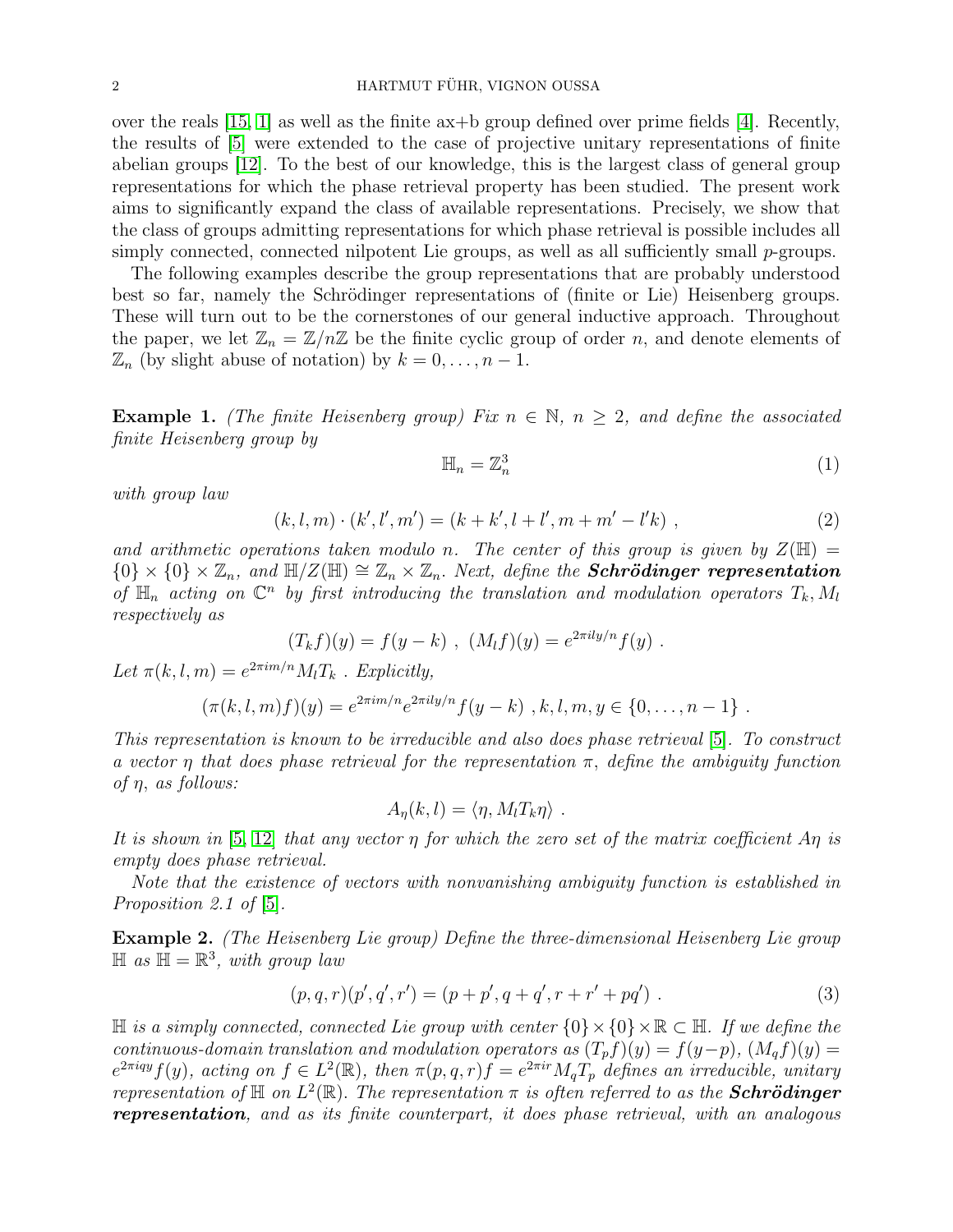sufficient criterion for vectors guaranteeing that property: Defining the ambiguity function of  $\eta \in L^2(\mathbb{R})$  as

$$
A_{\eta}(p,q) = \langle \eta, \pi(p,q,0)\eta \rangle ,
$$

we have that  $\eta$  does phase retrieval if  $A_{\eta}$  vanishes only on a set of Lebesgue measure zero. A prominent example of a window g with that property is provided by the Gaussian.

1.1. Main contributions of our paper. In this paper, we intend to address the problem of phase retrieval for general irreducible representations of nilpotent groups. Our main results in this direction are the following.

- Any irreducible representation of an arbitrary simply connected, connected nilpotent Lie group does phase retrieval. (Theorem [12\)](#page-6-0)
- Explicitly checkable sufficient criteria for the phase retrieval property of irreducible representations of p-groups (Corollary [34\)](#page-22-0)
- As a corollary to the previous result: Any irreducible representation of an arbitrary p-group of size  $\leq p^{2+p/2}$  does phase retrieval (Corollary [35\)](#page-22-1).

The techniques we use to establish these results seem of potentially independent interest. In particular, the treatment of the  $p$ -group case is surprisingly analogous to the Lie group case, due to a p-group version of Kirillov's lemma that appears to be new (Lemma [22\)](#page-13-0), and an associated explicit construction method for irreducible representations (Lemma [26\)](#page-16-0). This approach establishes a close relationship between irreducible representations of  $p$ -groups and finite Schrödinger representations that we systematically exploit for the study of phase retrieval.

As a second technical novelty of potential independent interest, we introduce the quantity  $p_0(\pi)$  (see Definition [16\)](#page-11-0), which is an upper bound on the proportion of zeros in a nonzero matrix coefficient associated to  $\pi$ . Our results estimating  $p_0(\pi)$ , specifically Lemma [33,](#page-20-0) serve as further illustration of the usefulness of the  $p$ -group analog of the Kirillov lemma and its representation-theoretic ramifications.

## 2. Nilpotent Lie groups

This section establishes phase retrieval for irreducible representations of simply connected, connected nilpotent Lie groups. Before we turn to groups and representations, we first state a few basic observations and ideas regarding phase retrieval, which will be repeatedly useful. We expect them to be well-known, but include short arguments for lack of a handy reference.

**Definition 3.** Let H denote a Hilbert space. We say that  $(x_i)_{i\in I} \subset H$  **does phase retrieval** if

$$
\forall f, g \in \mathcal{H} : (\forall i \in I : |\langle f, x_i \rangle| = |\langle g, x_i \rangle|) \Leftrightarrow f \in \mathbb{T} \cdot g.
$$

With this definition, a unitary representation  $\pi$  of a locally compact group does phase retrieval iff there exists a vector  $\eta \in \mathcal{H}_{\pi}$  such that  $(\pi(x)\eta)_{x \in G}$  does phase retrieval. Part (b) of the following lemma has been observed e.g. in [\[6\]](#page-23-8).

<span id="page-2-0"></span>**Lemma 4.** Let H denote a Hilbert space and  $(x_i)_{i \in I} \subset \mathcal{H}$ .

- (a) If  $(x_i)_{i\in I}$  does phase retrieval, then it has dense span in  $\mathcal{H}$ .
- (b) If  $(x_i)_{i\in I}$  does phase retrieval, and  $f, g \in \mathcal{H} \setminus \{0\}$  are arbitrary, there exists  $i \in I$ such that

$$
\langle f, x_i \rangle \langle g, x_i \rangle \neq 0.
$$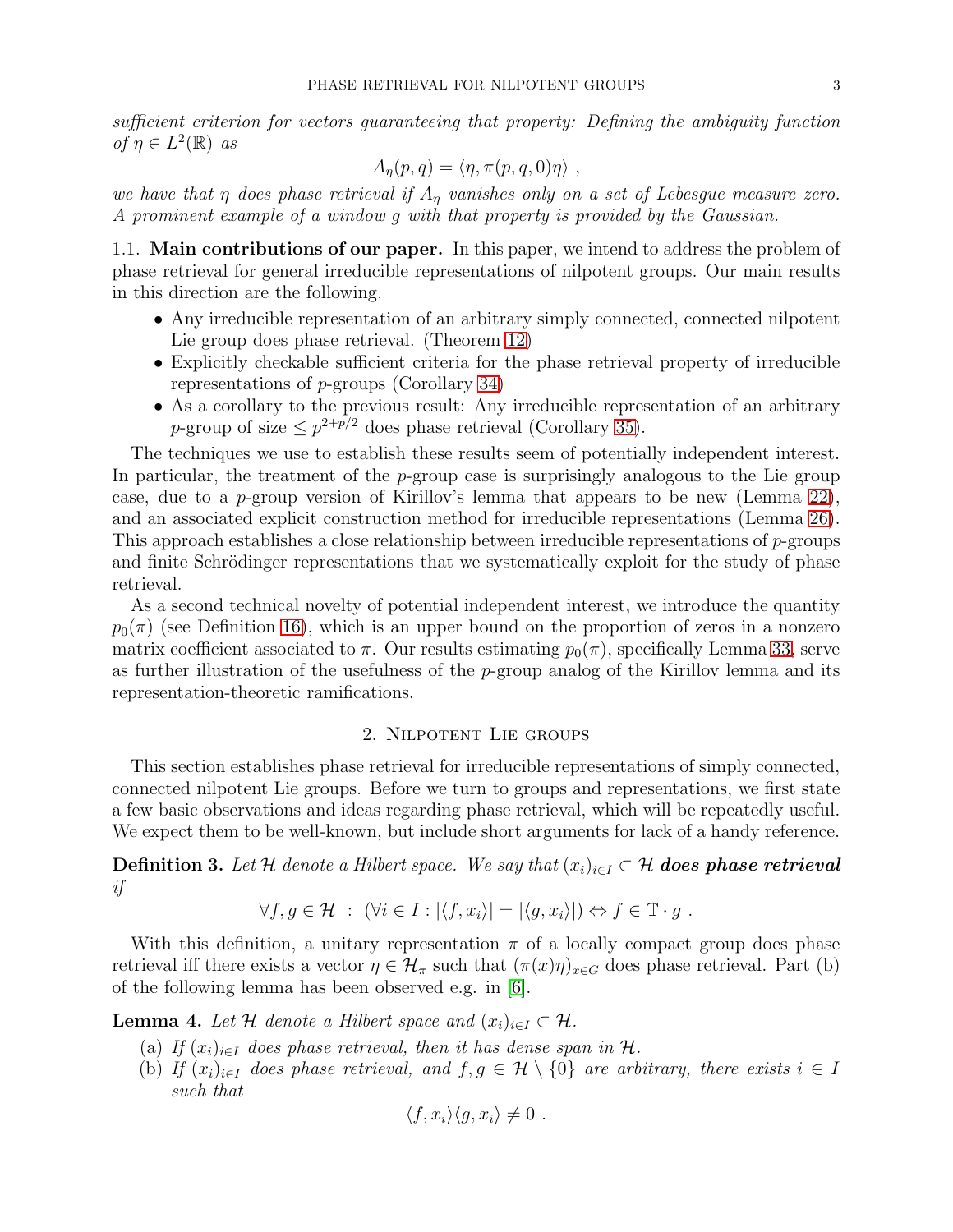(c) Let  $(y_j)_{j\in J}$  be related to  $(x_i)_{i\in I}$  by the following property: There exists a map  $\kappa: J \to$ I such that for all  $j \in J$ 

$$
y_j \in \mathbb{T}x_{\kappa(j)}
$$

and in addition,

$$
\forall i \in I \exists j \in J \; : \; x_i \in \mathbb{T}x_{\kappa_j} \; .
$$

Then  $(x_i)_{i\in I}$  does phase retrieval iff  $(y_i)_{i\in J}$  does.

*Proof.* Part (a) follows from the fact that any f orthogonal to all  $x_i$  must be in  $\mathbb{T} \cdot 0 = \{0\}$ . For part (b), assuming the existence  $f, g \in \mathcal{H} \setminus \{0\}$  with

$$
\forall i \in I \; : \; \langle f, x_i \rangle \langle g, x_i \rangle = 0 \; ,
$$

we first note that by part (a), the fact that  $f, g$  are both nonzero implies that the associated coefficient families  $(\langle f, x_i \rangle)_{i \in I}$  and  $(\langle g, x_i \rangle)_{i \in I}$  are. By assumption, these coefficient families are disjointly supported. Hence they are linearly independent, and accordingly, f and g are linearly independent. In particular,  $f + g \notin \mathbb{T}(f - g)$ . On the other hand, the disjointness assumption entails for all  $i \in I$ 

$$
|\langle f+g, x_i\rangle| = |\langle f, x_i\rangle| + |\langle g, x_i\rangle| = |\langle f-g, x_i\rangle|,
$$

which contradicts the phase retrieval property.

For part (c) we note that the assumptions on the two families allow to recover the coefficient family  $(\langle f, x_i \rangle)_{i \in I}$  from the coefficient family  $(\langle f, y_j \rangle)_{j \in J}$ , and the same holds for the families of coefficient moduli. Also, these observations remain true if the families  $(x_i)_{i\in I}$  and  $(y_i)_{i\in J}$ are interchanged. These facts then imply the equivalence in  $(c)$ .

We next turn to Hilbert space tensor products and their realization via Hilbert-Schmidt operators. First some notation. Let  $\mathcal{H}_1, \mathcal{H}_2$  denote nontrivial Hilbert spaces, and  $HS(\mathcal{H}_2, \mathcal{H}_1)$ the space of Hilbert-Schmidt operators  $A : \mathcal{H}_2 \to \mathcal{H}_1$ , endowed with the usual scalar product

$$
\langle A, B \rangle = \text{trace}(AB^*) \ .
$$

Given  $x \in \mathcal{H}_1, y \in \mathcal{H}_2$ , let

$$
x \otimes y \in HS(\mathcal{H}_2, \mathcal{H}_1) \; : \; \mathcal{H}_2 \ni z \mapsto \langle z, y \rangle x \; .
$$

With this terminology in place, we can formulate the following basic observation.

<span id="page-3-0"></span>**Lemma 5.** Let  $(x_i)_{i\in I} \subset \mathcal{H}_1$ ,  $(y_i)_{i\in J} \subset \mathcal{H}_2$  denote two systems of vectors with the phase retrieval property. Then  $(x_i \otimes y_j)_{(i,j)\in I\times J}$  has the phase retrieval property for  $HS(\mathcal{H}_2, \mathcal{H}_1)$ .

*Proof.* Let  $A, B \in HS(H_2, H_1)$  with

$$
\forall (i,j) \in I \times j \; : \; |\langle A, x_i \otimes y_j \rangle| = |\langle B, x_i \otimes y_j \rangle|
$$

Note that the operator scalar products are computed as

 $\langle A, x_i \otimes y_j \rangle = \langle Ay_j, x_i \rangle$ .

Fixing  $j \in J$ , this gives for all  $i \in I$ :

 $|\langle Ay_j, x_i\rangle| = |\langle By_j, x_i\rangle|.$ 

The phase retrieval property for  $(x_i)_{i\in I}$  then entails

 $Ay_j = v(j)By_j, \ \forall j \in J,$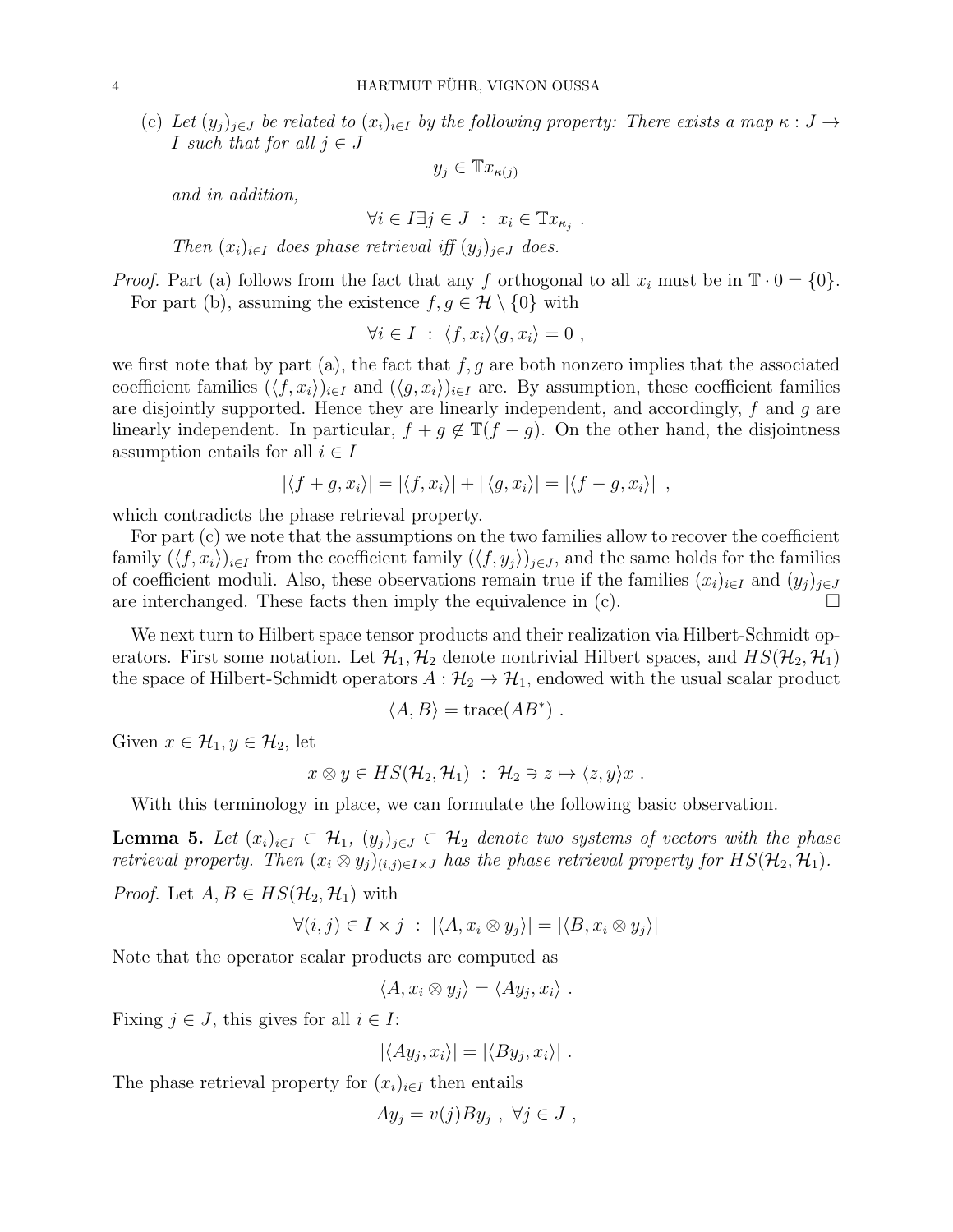with suitable  $v(j) \in \mathbb{T}$ . We next prove that v is constant on the set

$$
S = \{ j \in J : Ay_j \neq 0 \} .
$$

To see this, we fix  $i \in I$ , and get for all  $j \in J$  that

$$
|\langle y_j, A^*x_i\rangle|=|\langle y_j, B^*x_i\rangle|.
$$

Hence the phase retrieval property of  $(y_i)_{i\in J}$  furnishes a map  $u: I \to \mathbb{T}$  with

$$
A^*x_i = u(i)B^*x_i , \forall i \in I .
$$

Now assume that  $j, j' \in S$  are given. Then there exists  $i \in I$  such that

$$
\langle Ay_j, x_i \rangle \langle Ay_{j'}, x_i \rangle \neq 0 \tag{4}
$$

by Lemma [4](#page-2-0) (b), and definition of S. This entails

$$
\langle Ay_j, x_i \rangle = v(j) \langle By_j, x_i \rangle = v(j)u(i) \langle Ay_j, x_i \rangle,
$$

and the choice of i allows to cancel  $\langle Ay_j, x_i \rangle$  from this equation to obtain  $v(j) = u(i)$ . The same reasoning can be applied to  $v(j')$ , leading to  $v(j') = \overline{u(i)} = v(j)$ . We thus obtain  $v \in \mathbb{T}$ satisfying

$$
\forall (i,j) \in I \times J \; : \; \langle Ay_j, x_i \rangle = \langle vBy_j, x_i \rangle
$$

and Lemma [4](#page-2-0) (a) now applies to yield  $A = vB$ .

We now turn to groups and representations. Before we state the main result of this section, we highlight several representation-theoretic facts relevant to the problem at hand (see Remark [6](#page-4-0) and Lemma [8.](#page-5-0)) Throughout the paper, we will repeatedly factor out suitably chosen normal subgroups. One such subgroup of particular interest is the projective kernel of a unitary representation  $\pi$ , which is given by

$$
K_{\pi} = \{ x \in G : \pi(x) \in \mathbb{T} \cdot id_{\mathcal{H}_{\pi}} \} .
$$

This is a closed normal subgroup of G containing the kernel of  $\pi$ .

<span id="page-4-0"></span>**Remark 6.** Let G denote a locally compact group, and let  $\pi$  be a unitary representation of G. Assume that  $K \triangleleft G$  is a normal subgroup contained in the projective kernel of  $\pi$ . Then  $\pi$ induces a projective representation  $\bar{\pi}$  of the quotient group  $G/K$ , by picking a cross-section  $\sigma : G/K \to G$  and letting  $\overline{\pi}(xK) = \pi(\sigma(xK))$ . Now Lemma  $\phi(x)$  shows that the system  $(\pi(x)\eta)_{x\in G}$  does phase retrieval iff the system  $(\pi(\sigma(x))_{xK\in G/K}$  does.

This observation applies to two cases of particular interest: Firstly, and trivially, we may always factor out normal subgroups H contained in the kernel, and pass the action down to a representation of  $G/H$ . Moreover, if  $\pi$  is irreducible and  $Z < G$  is a central subgroup, then  $\pi(Z) \subset \mathbb{T} \cdot \mathrm{id}_{\mathcal{H}_{\pi}}$  follows by Schur's lemma. Therefore  $\pi$  does phase retrieval iff the associated projective representation of  $G/Z$  does.

Remark 7. At this point, let us shortly explain why we focus on irreducible representations. This focus has a long tradition in representation theory, due to the fact that typically, an understanding of the irreducible cases is fundamental to an understanding of more complex representations. The general intuition is that a decomposition into irreducible subrepresentations allows to reduce the general problem into a family of subproblems, which can then be addressed independently.

In the context of the phase retrieval, this intuition works to a limited degree. If  $(\pi, \mathcal{H}_{\pi})$  is a representation, and  $\mathcal{H}_{\pi}$  decomposes into two closed invariant subspaces,  $\mathcal{H}_{\pi} = \mathcal{K}_1 \oplus \mathcal{K}_2$ , then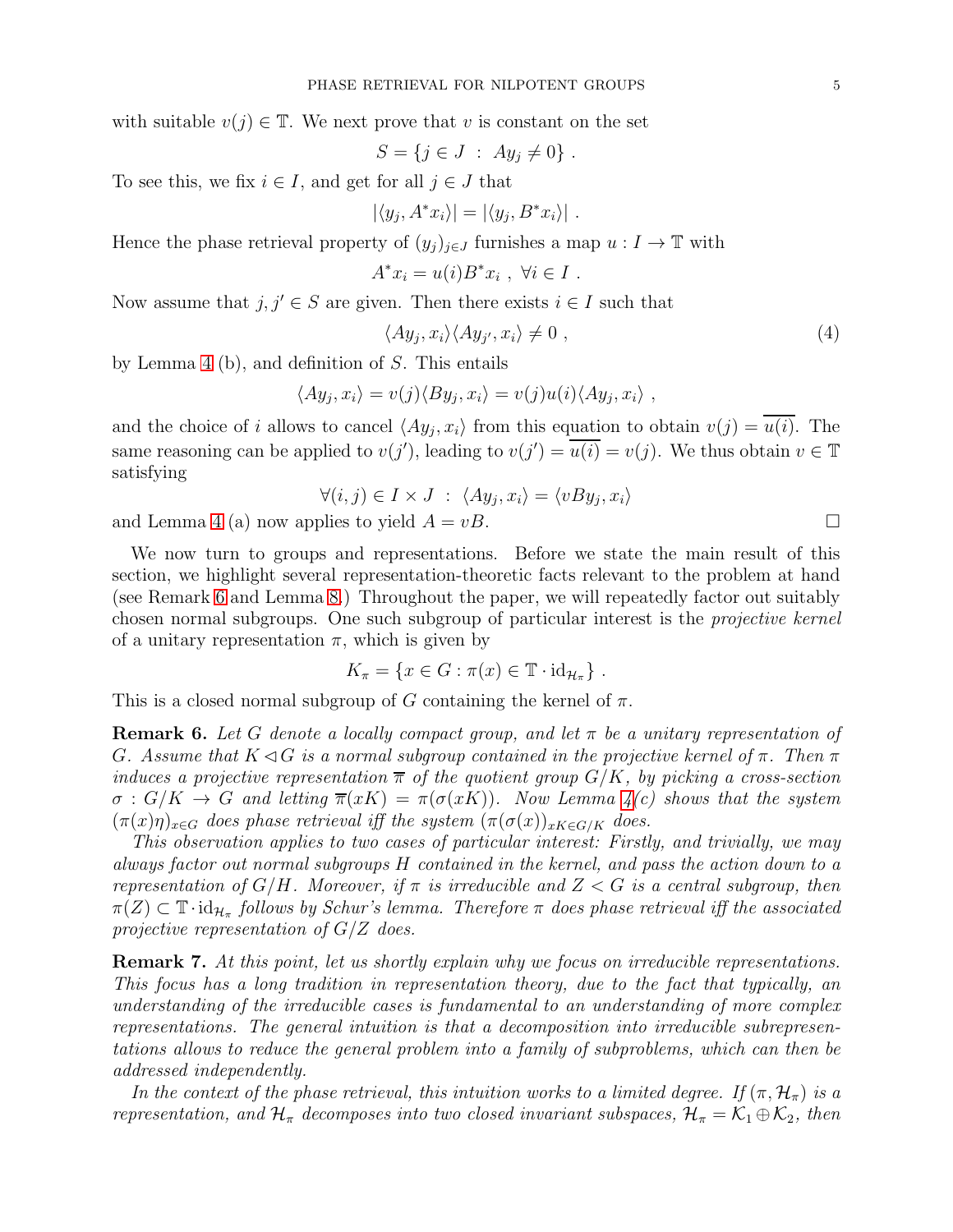any vector  $\eta \in \mathcal{H}_{\pi}$  doing phase retrieval for  $\pi$  gives rise to two vectors  $\eta_1 \in \mathcal{K}_1, \eta_2 \in \mathcal{K}_2$  such that the restriction of  $\pi$  to  $\mathcal{K}_i$  does phase retrieval for  $\mathcal{K}_i$ , by taking  $\eta_i$  to be the orthogonal projection of  $\eta$  onto  $\mathcal{K}_i$ .

The standard representation-theoretic intuition would suggest that this observation also works backwards, at least under suitable assumptions on the subrepresentations associated to the  $\mathcal{K}_i$ . Specifically, assuming that the subrepresentations are irreducible and inequivalent, one might be tempted to expect that a vector  $\eta_i$  doing phase retrieval for each  $\mathcal{K}_i$  gives rise to a vector  $\eta = \eta_1 + \eta_2$  that does phase retrieval for  $\mathcal{H}_{\pi}$ . This is generally false, as the following example illustrates.

Pick an irreducible representation  $\sigma$  such that the contragredient representation  $\overline{\sigma}$  is inequivalent to σ. Such representations exist, e.g. for the Heisenberg groups from Examples [1](#page-1-0) (when  $n > 2$ ) and [2.](#page-1-1) Assume that  $\eta_1 \in \mathcal{H}_{\sigma}$  is a vector doing phase retrieval for  $\sigma$ . If we then realize  $\overline{\sigma}$  on  $\mathcal{H}_{\sigma}$  in the canonical manner, the associated matrix coefficients are related by

$$
V_{\eta}^{\overline{\sigma}}f=\overline{V_{\eta}^{\sigma}f} ;
$$

this can be understood as the defining relation of the contragredient representation. On the one hand, this shows that  $\eta$  also does phase retrieval for  $\overline{\sigma}$ . However, if we now define  $\pi = \sigma \oplus \overline{\sigma}$ , and use the vector  $\eta_0 = \eta \oplus \eta$ , we get

$$
\left|V_{\eta_0}^{\pi}(f\oplus 0)\right| = \left|V_{\eta}^{\sigma}f\right| = \left|V_{\eta_0}^{\pi}(0\oplus f)\right| ,
$$

hence  $\eta_0$  does not do phase retrieval.

To summarize: Understanding the phase retrieval problem for irreducible representations will not lead to automatic solutions for arbitrary representations, but it remains a fundamental first step, that we address in the following for nilpotent groups.

We next need a representation-theoretic lemma that is quite probably folklore. It can be proved by direct calculations using the realization of induced representations via crosssections, see e.g. page 79 of [\[11\]](#page-23-9).

<span id="page-5-0"></span>**Lemma 8.** Let  $Z < N < G$  be locally compact groups, with N normal and closed in G, and Z central and closed in G. Let  $\tau$  be a representation of N with the property that the restriction  $\tau|_Z$  is a multiple of a character  $\chi \in \widehat{Z}$ . Then the restriction  $(\text{ind}_{N}^{G}\tau)|_Z$  is also a multiple of  $\chi$ .

We aim to prove the existence of vectors doing phase retrieval, for an irreducible representation  $\pi$  of a simply connected, connected nilpotent Lie group G. The basic idea is to use induction over  $\dim(G)$ , and to employ Mackey's theory of induced representations in the process. For the induction step to work, we need a somewhat stronger induction hypothesis on the vectors doing phase retrieval. The relevant additional property is defined next:

**Definition 9.** Let  $\pi$  denote a unitary representation of the locally compact group G.  $\eta \in \mathcal{H}_{\pi}$ has the **full support property** if for all  $0 \neq f \in \mathcal{H}_{\pi}$  the set

$$
\{x \in G : V_{\eta}f(x) = 0\} \subset G
$$

has Haar measure zero.

<span id="page-5-1"></span>Remark 10. Just as for the case of phase retrieval in Remark [6,](#page-4-0) the full support property can equivalently be verified for the associated projective representation  $\overline{\pi}$  of  $G/K$ , where K is any normal subgroup contained in the projective kernel of  $\pi$ . This observation makes use of the fact that the Haar measures of  $G/K$  and G are related by Weil's integral formula.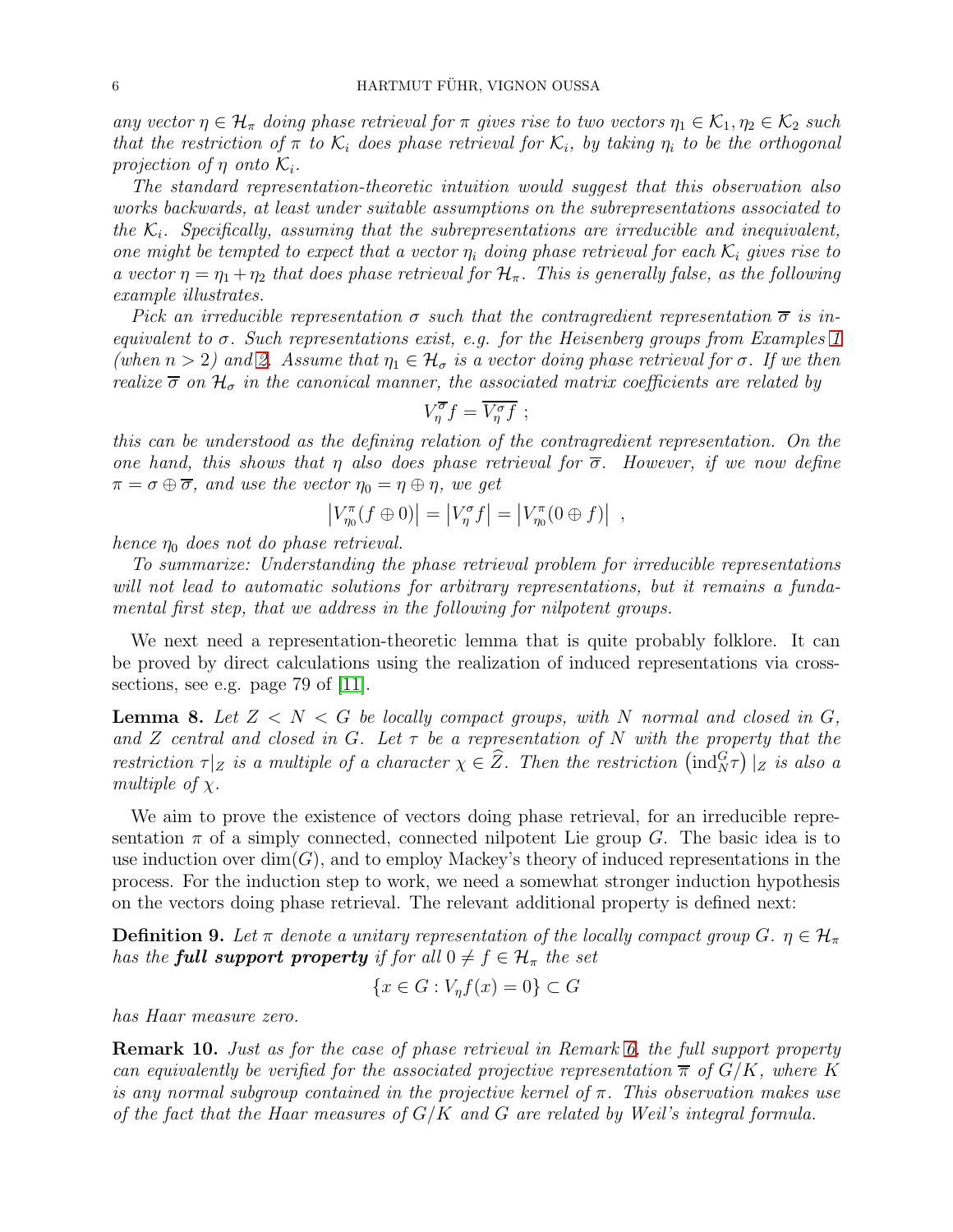<span id="page-6-1"></span>Remark 11. While the full support property has a strictly auxiliary role in our considerations, it seems of independent representation-theoretic interest. We are currently not aware of any sources investigating this property as an interest in its own right.

As the prime example of a vector with the full support property, we mention the Gaussian window

$$
\eta(x) = e^{-\pi x^2}, (x \in \mathbb{R}).
$$

It is well-known that the image of the short-time Fourier transform  $STFT_n$  associated to  $\eta$ , defined by

$$
STFT_{\eta}f(x+iy) = \langle f, M_yT_x\eta \rangle ,
$$

consists of functions whose product with a suitable, fixed choice of two-dimensional Gaussian is entire (see e.g. Proposition 3.4.1 of [\[9\]](#page-23-10)). But clearly  $STFT_nf(x+iy) = V_n(x, y, 0)$ , where the right-hand side denotes the matrix coefficient associated to the Schrödinger representation. Hence the fact that nonzero entire functions are nonzero a.e. (together with Remark [10\)](#page-5-1) allows to conclude that  $\eta$  has the full support property for the Schrödinger representation.

Note also that any vector  $\eta$  with the full support property for the Schrödinger representation automatically does phase retrieval; recall from Example [2](#page-1-1) that a.e. nonvanishing of  $V_n\eta$  was sufficient for the latter. Hence the Gaussian fulfills both desired properties.

We are now in position to establish the first main result of this paper.

<span id="page-6-0"></span>**Theorem 12.** Let G denote a simply connected, connected nilpotent Lie group, and  $\pi$  and irreducible representation of G. Then there exists a vector  $\eta \in \mathcal{H}_{\pi}$  that does phase retrieval, and has the full support property. In particular,  $\pi$  does phase retrieval.

*Proof.* We proceed by induction over  $dim(G)$ . Noting first that the abelian case is trivial, and secondly, that the case of the Heisenberg group is settled, we may assume that  $G$  is a nonabelian group of dimension  $n > 3$ .

Furthermore, we may assume that  $K = \text{Ker}(\pi)$  is a zero-dimensional subgroup of G. Otherwise, the Lie algebra  $\mathfrak k$  of K has positive dimension, and the connected component of the identity  $K_0 = \exp(\mathfrak{k})$  in K is a normal subgroup of positive dimension. Now the inductive hypothesis yields a vector with phase retrieval and full support property for the associated representation of the quotient group  $G/K$ , and thus for  $\pi$  (see Remarks [6,](#page-4-0) [10.](#page-5-1))

Hence from now on the kernel of  $\pi$  is assumed to be zero-dimensional. This implies that the center  $Z(G)$  of G is necessarily one-dimensional. Pick  $Z \in \mathfrak{g}$  such that  $\exp(\mathbb{R}Z) = Z(G)$ . By Kirillov's lemma [\[7,](#page-23-11) Lemma 1.1.12], there exist  $X, Y \in \mathfrak{g}$  with the following properties:  $\mathfrak{g} =$  $\mathfrak{g}_0\oplus \mathbb{R} X$ ,  $[X, Y]=Z$ ,  $\mathfrak{g}_0$  is an ideal in  $\mathfrak{g}$ , and the centralizer of Y. In particular, the associated subgroup  $G_0 = \exp(\mathfrak{g}_0)$  is a normal subgroup, with  $G = G_0 \exp(\mathbb{R}X)$ . Furthermore,  $A =$  $\exp(\mathbb{R}Y) \exp(\mathbb{R}Z)$  is central in  $G_0$ , and normal in G.

For better readability, the remainder of the proof is structured into several steps.

Step 1: There exists an irreducible representation  $\tau$  of  $G_0$  such that  $\pi \simeq \text{ind}_{G_0}^G(\tau)$ . To see this, consider the dual action of G on the dual group  $\widehat{A}$ , defined for arbitrary  $g \in G$ and  $a \in A$ , by  $[g \star \chi](a) = \chi(g^{-1}ag)$ . Let  $G_{\chi} = \{g \in G : g \star \chi = \chi\}$  be the stabilizer of  $\chi$ and let

$$
\widetilde{G}_{\chi} = \left\{ \tau \in \widehat{G}_{\chi} : \tau|_A \text{ is a multiple of } \chi \right\}.
$$

For  $\tau \in \tilde{G}_{\chi}, \pi_{\tau} = \text{ind}_{G_{\chi}}^{G}(\tau)$  is an irreducible representation of G. In fact, according to the theory of Mackey [\[11,](#page-23-9) Theorem 4.22], every irreducible representation of  $G$  is of this form. Hence, since  $\pi$  is assumed to be irreducible, there exists  $\tau$ , such that  $\pi \simeq \text{ind}_{G_\chi}^G(\tau)$  for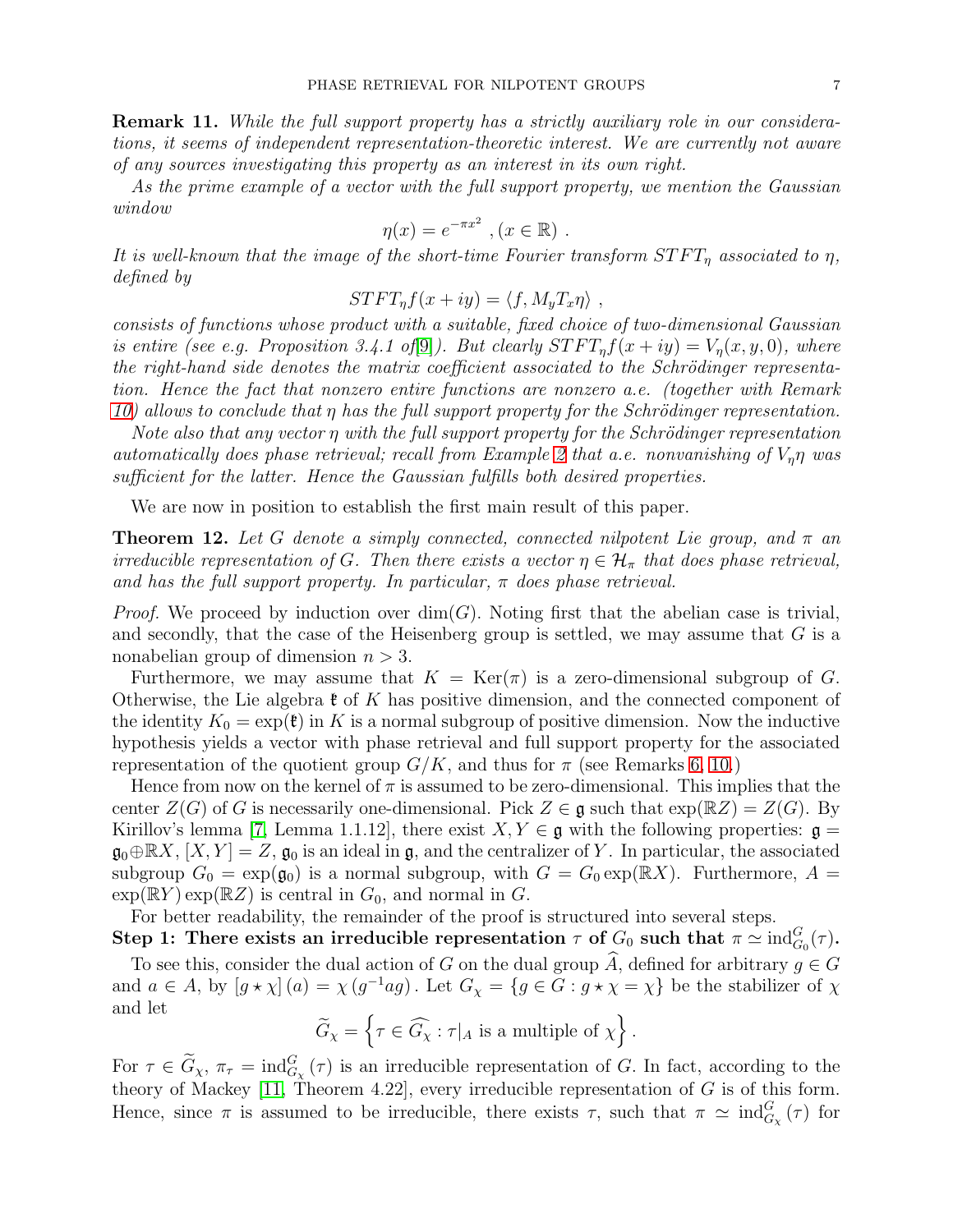suitable  $\chi \in \hat{A}$  and  $\tau \in \tilde{G}_{\chi}$ .  $\tau$  is irreducible, since  $\pi$  is. To complete the proof of Step 1, it suffices to show that  $G_{\chi} = G_0$ . Since A is central in  $G_0$ , the conjugation action of  $G_0$  on A is trivial. The same then holds for the dual action of  $G_0$  on  $\tilde{A}$ , and this establishes  $G_0 \subset G_{\chi}$ . Moreover, since  $\pi$  is irreducible,  $\pi|_{\exp(\mathbb{R}(Z))}$  is the multiple of a character, and by assumptions on the kernel of  $\pi$ , this character is necessarily, nontrivial. Furthermore, Lemma [8](#page-5-0) implies that this character coincides with  $\chi$  on  $Z(G)$ . Hence, by suitably normalizing Z and Y, when necessary, we may assume without loss of generality that  $\pi(\exp(zZ)) = e^{2\pi i z}$ . The relation  $[X, Y] = Z$  then entails

$$
\exp(-xX)\exp(yY)\exp(xX) = \exp(yY)\exp(xyZ) ,
$$

and this leads to the following string of equalities:

 $(\exp(xX) \star \chi)(\exp(yY)) = \chi(\exp(yY) \exp(xyZ)) = e^{2\pi ixy} \chi(\exp(yY)).$ 

These observations imply that  $\exp(xX) \star \chi = \chi$  can only hold for  $x = 0$ . Since every  $g \in G$ can be factored uniquely as  $g = \exp(xX)g_0$ , with  $g_0 \in G_0 \subset G_\chi$  and  $x \in \mathbb{R}$ , we derive finally that  $G_0 = G_{\chi}$ .

Step 2: Choosing an explicit realization of  $\pi$ . We will now introduce coordinates on G, and express  $\pi$  more explicitly in terms of these coordinates, and a suitable choice of realization. Thus far, we have shown that  $\pi \simeq \text{ind}_{G_0}^G(\tau)$ , where  $G_0 \lhd G$ , and  $\tau$  is an irreducible representation, restricting to a multiple of a character  $\chi$  on  $A = \exp(\mathbb{R}Y) \exp(\mathbb{R}Z)$ . Furthermore,  $\chi(\exp(zZ)) = e^{2\pi i z}$ . Let  $\mathfrak{g}_0 \subset \mathfrak{g}$  denote the Lie algebra of  $G_0$ , and let  $W \subset \mathfrak{g}_0$ denote a vector space complement to  $\mathbb{R}X \oplus \mathbb{R}Y \subset \mathfrak{g}_0$ . Then every  $g \in G$  has the unique factorization

$$
g = \exp(zZ) \exp(yY) \exp(w) \exp(xX) ,
$$

with  $x, y, z \in \mathbb{R}$  and  $w \in W$ . Consequently, every element in the closed and normal subgroup  $G_0$  also admits a unique factorization of the type  $g_0 = \exp(zZ) \exp(yY) \exp(w)$ .

In the following, we appeal to a specific realization of induced representations from closed normal subgroups (see e.g. page 79 of [\[11\]](#page-23-9)), and get the following explicit formulae

<span id="page-7-0"></span>
$$
\left[\pi\left(g\right)f\right](t) = \begin{cases} f\left(t-x\right) & \text{if } g = \exp\left(xX\right) \\ e^{-2\pi ity}f\left(t\right) & \text{if } g = \exp\left(yY\right) \\ \tau\left(\exp\left(e^{ad\left(-tX\right)}w\right)\right)f\left(t\right) & \text{if } g = \exp\left(w\right) \end{cases}, w \in W \tag{5}
$$

It is worth noting that  $\pi$  acts partially like a Schrödinger representation via  $\exp(xX)$  and  $\exp(yY)$ .

Step 3: Fixing the vector  $\eta$ . By Remark [11,](#page-6-1) there exists  $\eta_1 \in L^2(\mathbb{R})$  with full support and phase retrieval properties for the Schrödinger representation. Furthermore, the inductive hypothesis provides  $\eta_2 \in \mathcal{H}_{\tau}$  with full support and phase retrieval properties for  $\tau$ . We then define  $\eta \in L^2(\mathbb{R}, \mathcal{H}_\tau)$  by  $\eta(t) = \eta_1(t)\eta_2$ , and claim that it has the full support and phase retrieval properties for  $\pi$ .

Step 4: Explicit formulae for matrix coefficients. Fix any nonzero  $f \in L^2(\mathbb{R}, \mathcal{H}_{\tau})$ . By abuse of notation, we will systematically use

$$
V_{\eta}f(y, w, x) , (y, w, x) \in \mathbb{R} \times W \times \mathbb{R}
$$

instead of

$$
V_{\eta}(\exp(yY)\exp(w)\exp(xX))
$$

We will also omit the central variable  $zZ$  from our discussion, in view of Remarks [6](#page-4-0) and [10.](#page-5-1)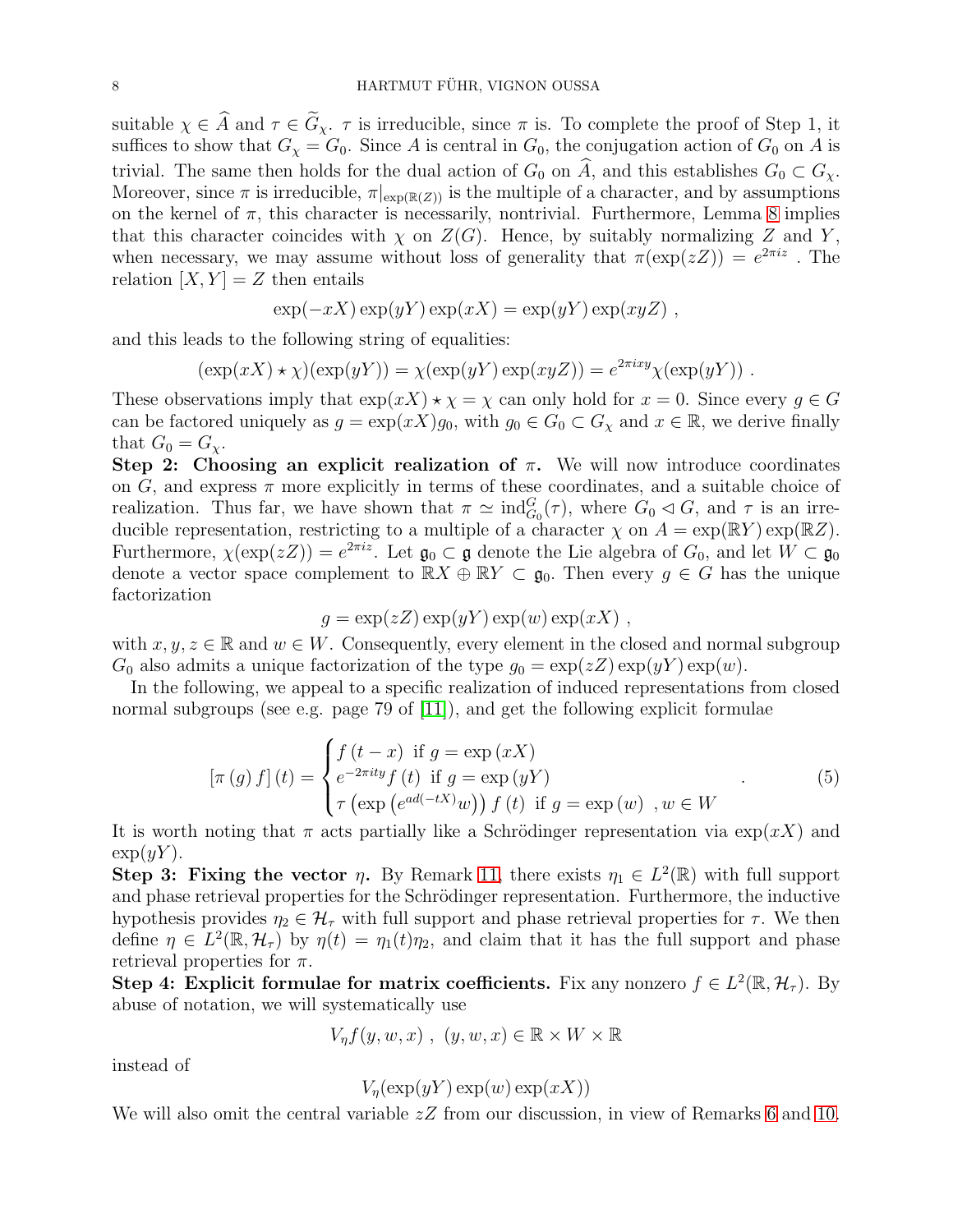We then get from [\(5\)](#page-7-0) that

$$
V_{\eta}f(y, w, x) = \langle f, \pi(\exp(yY) \exp(w) \exp(xX))\eta \rangle
$$
  
\n
$$
= \int_{\mathbb{R}} \langle f(t), \tau(\exp(e^{-ad(tX)}w)) \eta(t-x) \rangle e^{2\pi i y t} dt
$$
  
\n
$$
= \int_{\mathbb{R}} \langle f(t), \tau(\exp(e^{-ad(tX)}w)) \eta_2 \rangle e^{2\pi i y t} \eta_1(t-x) dt
$$
  
\n
$$
= \int_{\mathbb{R}} \langle f(t), \tau(\exp(-tX) \exp(w) \exp(tX)) \eta_2 \rangle e^{2\pi i y t} \eta_1(t-x) dt.
$$

Now, using  $\rho$  to denote the Schrödinger representation, as well as

<span id="page-8-0"></span>
$$
F: W \times \mathbb{R} \to \mathbb{C} \ , \ F(w, t) = \langle f(t) \, , \tau(\exp(-tX)\exp(w)\exp(tX)) \, \eta_2 \rangle \tag{6}
$$

we may rewrite this formula as

<span id="page-8-1"></span>
$$
(V_{\eta}f)(y, w, x) = (V_{\eta_1}^{\rho}F(w, \cdot))(y, x) .
$$
 (7)

In addition, we make the observation that

<span id="page-8-2"></span>
$$
F(w,t) = (V_{\eta_2}^{\tau} f(t)) (\exp(-tX) \exp(w) \exp(tX)). \qquad (8)
$$

Step 5:  $\eta$  does phase retrieval. Now assume that  $f, h \in L^2(\mathbb{R}, \mathcal{H}_{\tau})$  are such that  $|V_n f| = |V_n h|$  holds. With F from [\(6\)](#page-8-0) and H defined analogously as

$$
H: W \times \mathbb{R} \to \mathbb{C} , H(w, t) = \langle h(t) , \tau(\exp(-tX) \exp(w) \exp(tX)) \eta_2 \rangle
$$

equation [\(7\)](#page-8-1) gives for all  $w \in W$ 

$$
|V_{\eta_1}^{\varrho}(F(w,\cdot))|=|V_{\eta_1}^{\varrho}(H(w,\cdot))|
$$

Since  $\eta_1$  does phase retrieval, this implies the existence of a map

<span id="page-8-4"></span>
$$
u: W \to \mathbb{T}, H(w, \cdot) = u(w)F(w, \cdot) \,\forall w \in W. \tag{9}
$$

.

It follows for all  $t \in \mathbb{R}$  that

$$
|H(\cdot,t)| = |F(\cdot,t)|.
$$

By construction,  $\exp(W) \subset G_0$  is a system of representatives modulo the central subgroup  $\exp(\mathbb{R}Z) \exp(\mathbb{R}Y)$  of  $G_0$ , which is contained in the projective kernel of  $\tau$ . Hence equation  $(8)$  (and its analog for H) allows to rewrite the previous equation as follows, for almost all  $t \in \mathbb{R}$ :

$$
\forall g_0 \in G_0 : \left| V_{\eta_2}^{\tau}(f(t))(\exp(-tX)g_0 \exp(tX)) \right| = \left| V_{\eta_2}^{\tau}(h(t))(\exp(-tX)g_0 \exp(tX)) \right| .
$$

For fixed  $t \in \mathbb{R}$ , conjugation by  $\exp(tX)$  is a bijection of  $G_0$  onto itself, hence we may simplify this equation to

$$
\left|V_{\eta_2}^{\tau}(f(t))\right| \equiv \left|V_{\eta_2}^{\tau}(h(t))\right|
$$

Now we can appeal to the phase retrieval property of  $\eta_2$  to conclude the existence of a map

<span id="page-8-3"></span>
$$
v: \mathbb{R} \to \mathbb{T}, \ h(t) = v(t)f(t) \tag{10}
$$

.

with the equality holding for almost every  $t \in \mathbb{R}$ . Note that this also entails, for almost every  $t$ , that

$$
H(\cdot,t) = v(t)G(\cdot,t) .
$$

Defining the Borel set

<span id="page-8-5"></span>
$$
C_f = \{ t \in \mathbb{R} : f(t) \neq 0 \} \subset \mathbb{R} , \qquad (11)
$$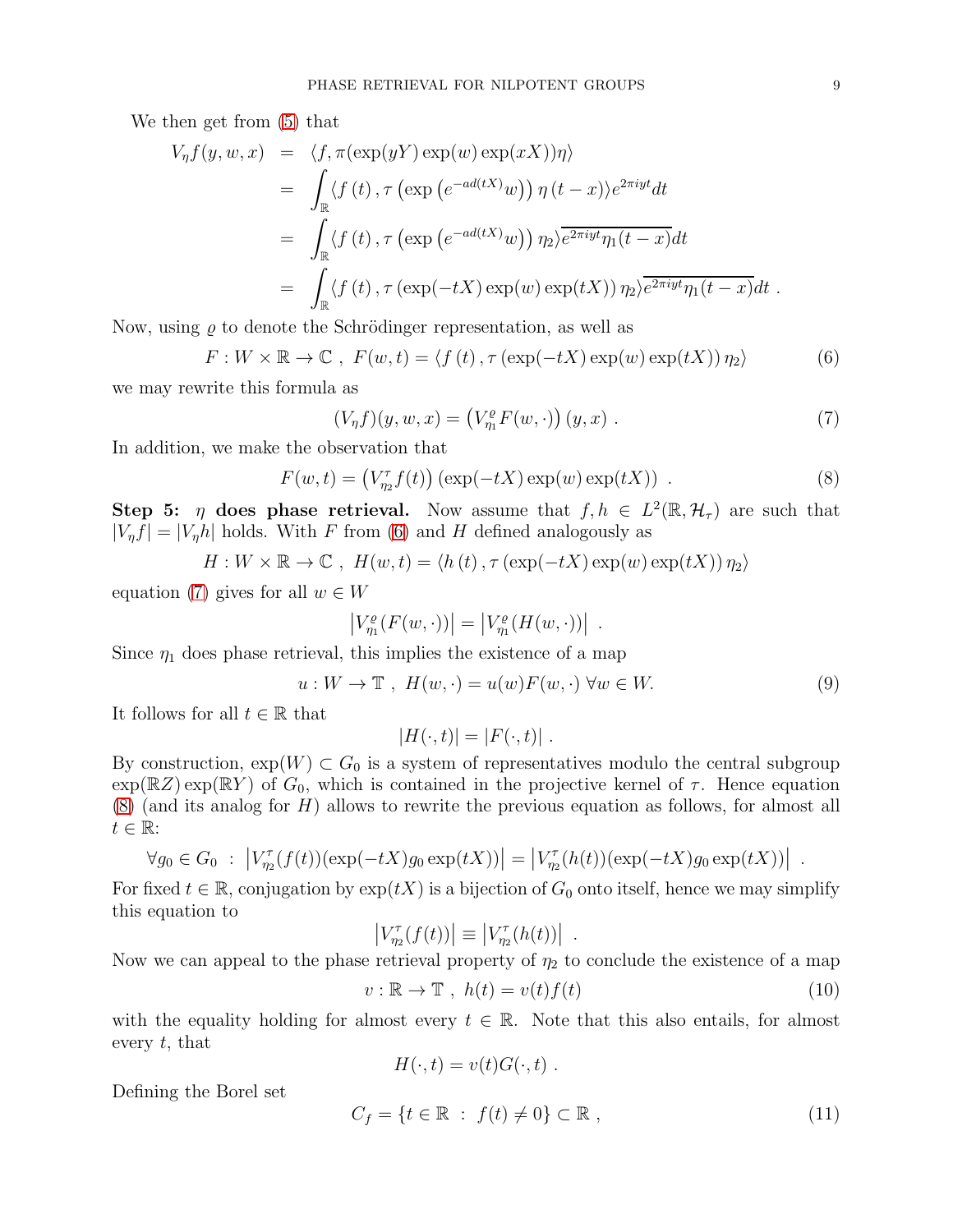[\(10\)](#page-8-3) shows that the proof of phase retrieval boils down to showing that v is constant on  $C_f$ . Note that by removing a set of measure zero from  $C_f$  we can assume that [\(10\)](#page-8-3) holds for all  $t \in C_f$ .

At this point the full support property of  $\eta_2$  enters the picture. Picking any  $t \in C_f$ , equation [\(6\)](#page-8-0) and the full support property of  $\eta_2$  implies that the set

$$
W_f(t) = \{ w \in W : F(w, t) \neq 0 \}
$$

has full measure. Note that this step also used the fact that the automorphism of  $G_0$  induced by conjugation with  $\exp(tX)$  preserves the Haar measure of  $G_0$ , and Remark [10.](#page-5-1)

Hence, picking  $t_1, t_2 \in C_f$  and any w in  $W_f(t_1) \cap W_f(t_2)$  (which is of full measure, hence nonempty), we obtain from [\(9\)](#page-8-4)

$$
v(t_i)F(w, t_i) = H(w, t_i) = u(w)F(w, t_i) .
$$

By choice of w, we may cancel  $F(w, t_i)$  on both sides, to obtain  $v(t_1) = u(w) = v(t_2)$ . This concludes the proof of phase retrieval.

Step 6:  $\eta$  has the full support property. Let  $0 \neq f \in L^2(\mathbb{R}, \mathcal{H}_{\tau})$  be given, and let  $C_f$ be as in [\(11\)](#page-8-5). We will prove that the set

$$
\{(y, w, x) \in \mathbb{R} \times W \times \mathbb{R} : V_{\eta} f(y, w, x) = 0\}
$$

has measure zero. Then an appeal to Remark [10](#page-5-1) finishes the proof.

Given any  $w \in W$ , equation [\(7\)](#page-8-1) together with the full support property of  $\eta_1$  shows that

$$
\{(y, x) \in \mathbb{R} \times \mathbb{R} : V_{\eta}f(y, w, x) = 0\}
$$

has measure zero iff

$$
||F(w,\cdot)||_{L^2(\mathbb{R})}\neq 0 ,
$$

with the function  $F$  from [\(6\)](#page-8-0).

Thus by Fubini's theorem, the full support property for  $\eta$  is shown once we establish that

$$
\left\{w\in W: \int_{\mathbb{R}}|F(w,t)|^2dt=0\right\}
$$

has measure zero. For this purpose, introduce the set

$$
B_f = \{(w, t) \in W \times C_f : F(w, t) = 0\},\,
$$

with  $C_f$  defined in Step 5. We also introduce the auxiliary function

$$
\tilde{F}(w,t) = \left(V_{\eta_2}^{\tau} f(t)\right)(\exp(w))
$$

and associated set

$$
\tilde{B}_f = \{(w, t) \in W \times C_f : \tilde{F}(w, t) = 0\}.
$$

Given  $t \in \mathbb{R}$ , consider the map  $\alpha(t): W \to W$  defined as

$$
\alpha(t)(w) = P_W\left(e^{-ad(tX)}w\right)
$$

where  $P_W$  is the projection onto W inside  $\mathfrak{g}_0$ , along the complement  $\mathbb{R}Z \oplus \mathbb{R}Y$ . Then by definition of  $\alpha(t)$ , we have

$$
\exp(\alpha(t)w)^{-1}\exp(-tX)\exp(w)\exp(tX) \in Z(G_0),
$$

and since  $\tau$  restricted to  $Z(G_0)$  is a character, this gives rise to the equation

$$
|F(w,t)| = |\tilde{F}(\alpha(t)w,t)|.
$$

We also note that  $\alpha(t)$  is a diffeomorphism, with inverse map given by  $\alpha(-t)$ .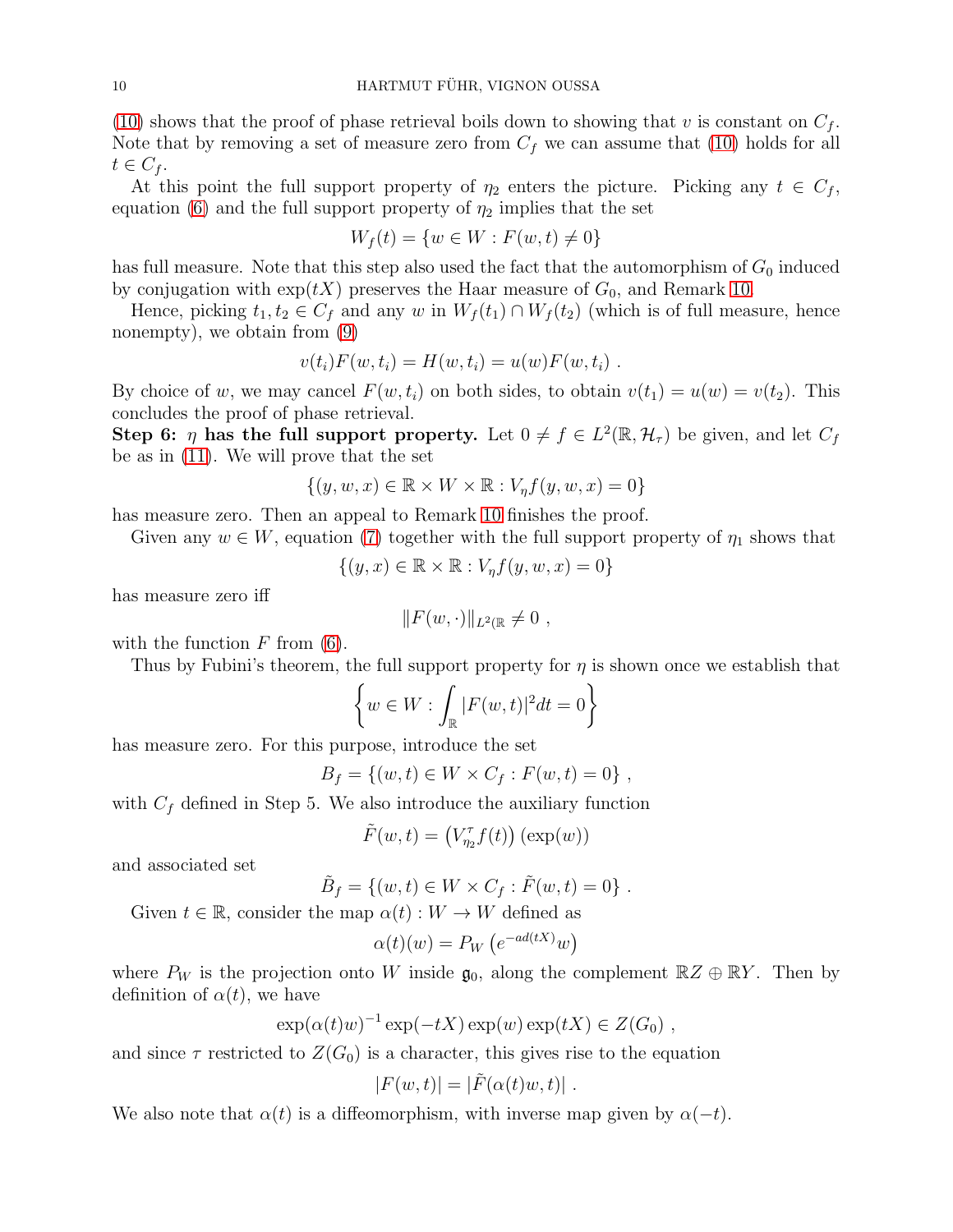These observations allow to write

<span id="page-10-0"></span>
$$
B_f = \{(w, t) \in W \times C_f : (\alpha(t)w, t) \in \tilde{B}_f\}.
$$
\n
$$
(12)
$$

The whole point of introducing  $\tilde{B}_f$  was that the assumption that  $\eta_2$  has the full support property, and the definition of  $C_f$ , imply that  $\tilde{B}_f$  is a set of measure zero, by Fubini's theorem. It then follows by [\(12\)](#page-10-0), a change of variable involving the  $\alpha(t)$ , and yet another application of Fubini's theorem, that  $B_f$  has measure zero. A final application of Fubini's theorem then yields a set  $W' \subset W$  of full measure such that  $F(w, \cdot)$  vanishes almost nowhere on  $C_f$ , for all  $w \in W'$ . Since  $C_f$  is of positive measure, this finally implies

$$
\int_{\mathbb{R}} |F(w,t)|^2 dt > 0
$$

for all  $w \in W'$ , and the proof is finished.

# 3. Finite nilpotent groups

This section is devoted to establishing analogs of Theorem [12](#page-6-0) for finite nilpotent groups. While we will not be able to cover all finite nilpotent groups, we will exhibit large classes of finite nilpotent groups, in particular large classes of  $p$ -groups, for which an analog can be formulated and proved, using an inductive method that is quite similar to that employed for Lie groups.

The following theorem contains the largest previously known class of finite groups for which phase retrieval is established:

<span id="page-10-1"></span>Theorem 13. Let G denote a finite nilpotent group of nilpotency class 2, which means that G is nonabelian, and  $G/Z(G)$  is abelian. Then every irreducible representation of G does phase retrieval.

This theorem is a consequence of Theorem 1.7 from [\[12\]](#page-23-7), which states that every projective irreducible representation of a finite abelian group does phase retrieval, combined with the natural correspondence between projective representations of finite abelian groups and unitary representations of class 2 nilpotent groups. Our results will significantly extend this class of examples.

Recall that a *p*-group is a group G with cardinality  $p^r$ , for some positive exponent  $r > 0$ and prime number p. If  $p^k$  is the highest power of some prime number p dividing the order of G, then a subgroup of G of order  $p^k$  is called a p-Sylow subgroup of G.

The treatment of general finite nilpotent groups is easily reduced to that of  $p$ -groups, by the following well-known observation (see e.g. Theorems 5.2.4 and 8.4.2 of [\[16\]](#page-24-1)).

Theorem 14. Every finite nilpotent group G is the direct product of its p-Sylow subgroups. As a consequence, every irreducible representation of G is the outer tensor product of irreducible representations of its p-Sylow subgroups.

The following Lemma is a direct consequence of [5,](#page-3-0) which immediately gives a solution for the phase retrieval problem for tensor product representations in terms of solutions for the factors. Since it immediately generalizes to finitely many tensor factors, this lemma reduces the phase retrieval problem for irreducible representation of general finite nilpotent groups to the p-group case, on which we shall subsequently concentrate.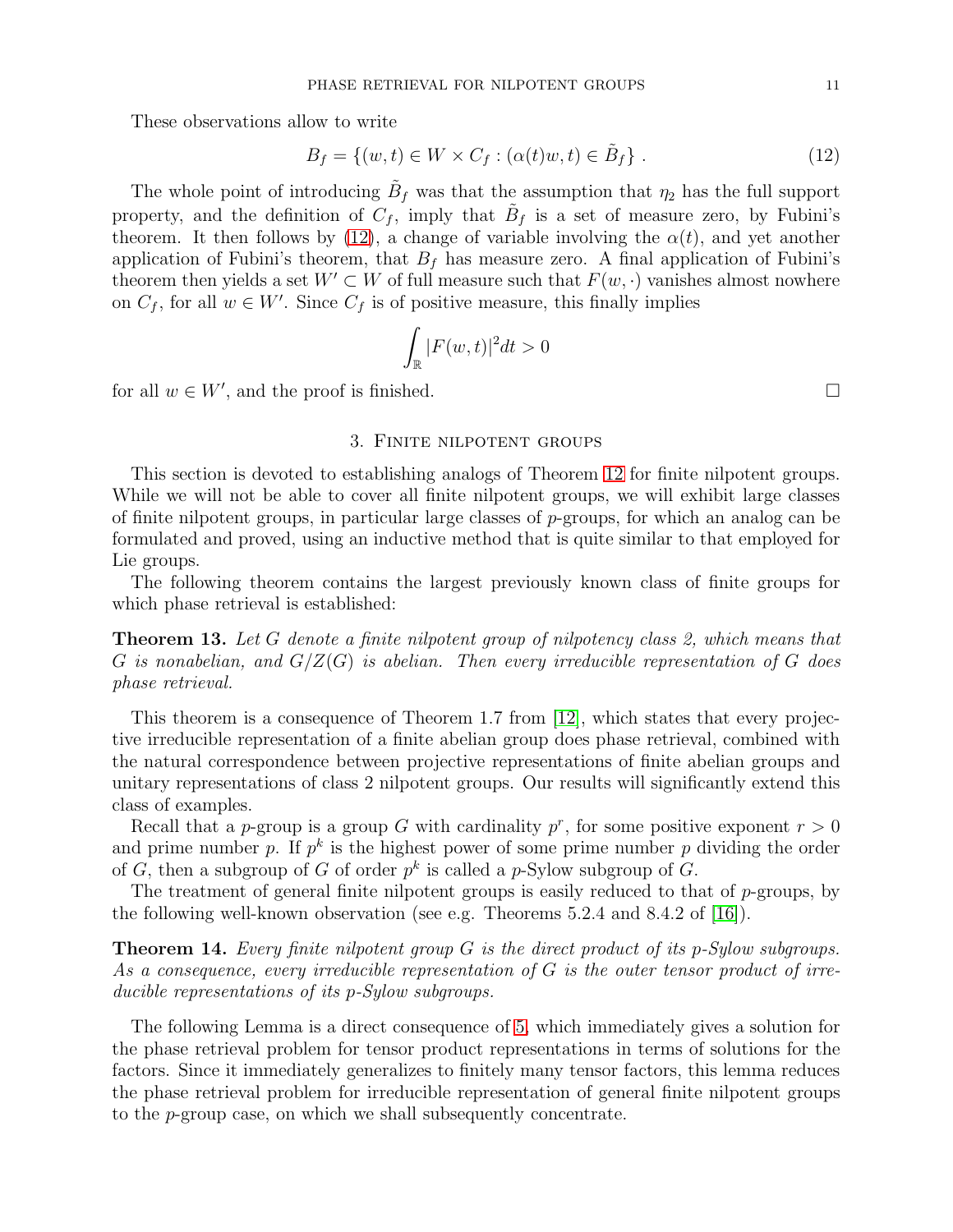<span id="page-11-3"></span>**Lemma 15.** For  $k = 1, 2$ , let  $\pi_k$  be a unitary representation of some finite group  $G_k$  and suppose that each  $\pi_k$  does phase retrieval and is realized is some Hilbert space  $\mathcal{H}_{\pi_k}$ . Next, let  $\pi = \pi_1 \otimes \pi_2$  be the outer tensor product of  $\pi_1$  and  $\pi_2$ . If  $\eta_1$  does phase retrieval for  $\pi_1$  and if  $\eta_2$  does phase retrieval for  $\pi_2$  then  $\eta_1 \otimes \eta_2 \in \mathcal{H}$  does phase retrieval for  $\pi$ .

Before we turn to the study of phase retrieval properties for  $p$ -groups, we will need to establish several auxiliary notions and results. To a large part, these notions are motivated by the desire to adapt the inductive approach developed for the Lie group case to the p-group setting. They mostly concern the inductive construction of irreducible representations. But we will also need a finite group analog to the full support property, which is necessarily of a more quantitative nature. We start by formulating this analog:

<span id="page-11-0"></span>**Definition 16.** Let  $(\pi, \mathcal{H}_{\pi})$  denote a unitary representation of a finite group G. Given a vector  $\eta \in \mathcal{H}_{\pi}$ , we let

$$
p_0(\pi, \eta) = \max_{f \in \mathcal{H}_{\pi} \setminus \{0\}} \left(1 - \frac{|\text{supp}(V_{\eta}f)|}{|G|}\right)
$$

as well as

$$
p_0(\pi)=\min\{\pi_0(\pi,\eta):\eta\in\mathcal{H}_\pi\setminus\{0\}\}.
$$

The following remark formulates an analog to Remark [6](#page-4-0) for the quantity  $p_0$ :

<span id="page-11-1"></span>**Remark 17.** Let  $\pi$  be a representation of a finite group G, and  $K \triangleleft G$  is a normal subgroup contained in the projective kernel of  $\pi$ . Picking any system  $W \subset G$  of representatives modulo K, it is easy to see that

$$
p_0(\pi, \eta) = \max_{f \in \mathcal{H}_\pi \backslash \{0\}} \left( 1 - \frac{|\text{supp}((V_\eta f)|_W)|}{|W|} \right)
$$

<span id="page-11-2"></span>**Remark 18.**  $p_0(\pi, \eta)$  can be interpreted as the maximal proportion of zeros occurring in the matrix coefficients  $V_n f$  for an arbitrary nonzero vector f. This quantity is therefore related to sampling sets: For any set  $A \subset G$  satisfying  $|A| > p_0(\pi, \eta) |G|$ , the sampled coefficient map

 $V_n|_A : f \mapsto (V_n f)|_A$ 

has trivial kernel by definition of  $p_0(\pi, \eta)$ , hence it is injective.

This property is also related to the full spark property, studied in the representation theo-retic context in [\[14,](#page-24-2) [13\]](#page-24-3). In fact, for any representation  $\pi$  having the full spark property, one can derive

$$
p_0(\pi) = \frac{d_{\pi} - 1}{|G|} \; .
$$

A related result was derived by Malikiosis in [\[13\]](#page-24-3), who showed that, for suitable choices of  $\eta \in \mathbb{C}^n$  the system  $(\pi(k, l, 0)\eta)_{k,l\in\mathbb{Z}_n}$  has the full spark property, where  $\pi$  is the Schrödinger representation from Example [1,](#page-1-0) associated to the finite cyclic group  $\mathbb{Z}_n$  of order n. Since  $W = \{(k, l, 0) : k, l = 0, \ldots, n-1\} \subset \mathbb{H}_n$  is a system of representatives modulo the center of  $\mathbb{H}$ , which is contained in the projective kernel of  $\pi$ , Remark [17](#page-11-1) allows to determine

<span id="page-11-4"></span>
$$
p_0(\pi) = \frac{n-1}{n^2} \ . \tag{13}
$$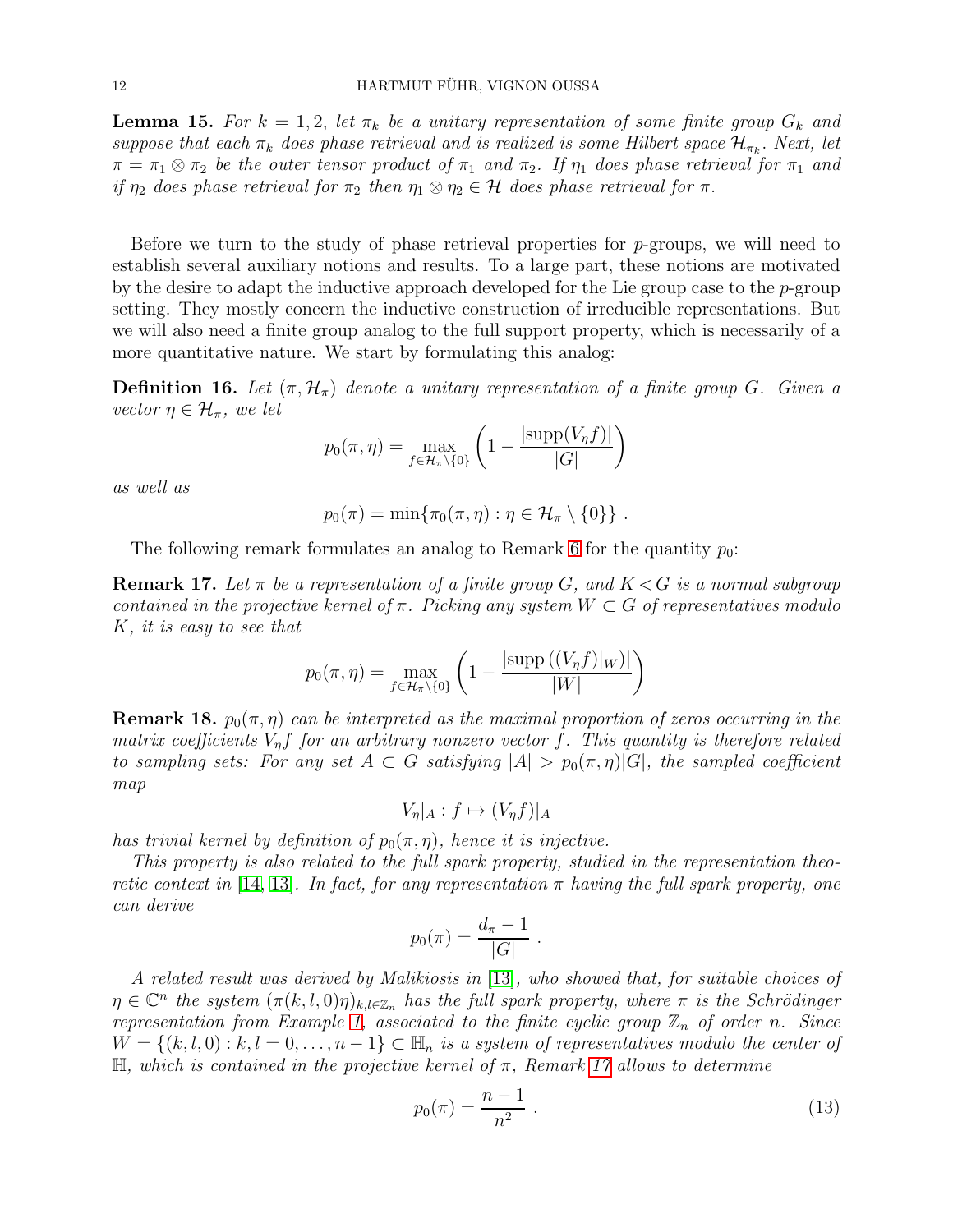Remark 19. In our subsequent arguments (see Lemma [29](#page-18-0) below), a lower estimate for the quantity  $p_0(\tau)$  for a certain representation of a suitably chosen subgroup  $G_0$  of G will play an important role, as a sufficient condition for phase retrieval. It is noteworthy that the phase retrieval property of  $\pi$  also entails a necessary lower estimate for  $p_0(\pi)$ , as follows: Assuming that the vector  $\eta \in \mathcal{H}_{\pi}$  does phase retrieval for  $\pi$ , Lemma [4\(](#page-2-0)b) implies that for any nonzero  $f, g \in \mathcal{H}_{\pi}$ , the pointwise product  $(V_n f) \cdot (V_n g)$  is not identically zero. Letting  $A = \text{supp}(V_n f) \subset G$  and  $g = \pi(y)f$  for  $y \in G$  yields via

$$
V_{\eta}g(x) = \langle \pi(y)f, \pi(x)\eta \rangle = V_{\eta}f(y^{-1}x)
$$

that  $yA \cap A \neq \emptyset$ , or equivalently:  $y \in A \cdot A^{-1}$ . Hence we have shown

$$
A \cdot A^{-1} = G ,
$$

for the support A of any nonzero matrix coefficient  $V_n f$ . This observation, together with Remark [18,](#page-11-2) allows to derive the estimate

$$
p_0(\pi, \eta) \leq 1 - |G/K|^{-1/2}
$$
,

where  $K \triangleleft G$  denotes the projective kernel of  $\pi$ .

For the formulation of the next lemma, we introduce a new piece of terminology: Given a finite dimensional Hilbert space  $\mathcal{H}$ , we call a set  $M \subset \mathcal{H}$  real Zariski closed if there exist mappings

$$
f_1,\ldots,f_k:\mathcal{H}\to\mathbb{R}
$$

that depend polynomially on the real and imaginary parts of arbitrarily chosen complex linear coordinates on  $H$ , and such that

$$
M = \{x \in \mathcal{H} : f_1(x) = \ldots = f_k(x) = 0\}.
$$

We call M real Zariski open if its complement is real Zariski closed.

<span id="page-12-0"></span>**Lemma 20.** Let  $(\pi, \mathcal{H}_{\pi})$  denote a finite-dimensional representation of the finite group G. Let

$$
M_1 = \{ \eta \in \mathcal{H}_\pi : \eta \text{ does phase retrieval } \}
$$

and

$$
M_2 = \{ \eta \in \mathcal{H}_\pi : p_0(\pi, \eta) = p_0(\pi) \} .
$$

Then  $M_1$  and  $M_2$  are real Zariski open. If  $\pi$  does phase retrieval, then  $M_1 \cap M_2$  is nonempty and real Zariski open. In particular  $M_1 \cap M_2 \subset \mathcal{H}_{\pi}$  is of full Lebesgue measure.

*Proof.* For the statement concerning  $M_1$  we refer to Lemma 2.5 of [\[4\]](#page-23-6). For  $M_2$ , we identify  $\mathcal{H}_{\pi}$  with  $\mathbb{C}^{d_{\pi}}$  (using any choice of basis in  $\mathcal{H}_{\pi}$ ), identify  $\mathbb{C}^{G}$  with  $\mathbb{C}^{|G|}$  by a similar procedure, and use these identifications to associate to the linear operator  $V_\eta : \mathbb{C}^{d_\pi} \to \mathbb{C}^G$  the describing matrix  $\mathcal{A}_{\eta} \in \mathbb{C}^{|G| \times d_{\pi}}$ . Given any matrix  $\mathcal{A} \in \mathbb{C}^{|G| \times d_{\pi}}$ , and an arbitrary set  $B \subset \{1, \ldots, |G|\}$ , we let  $\mathcal{A}^B$  denote the submatrix obtained by picking the lines of  $\mathcal A$  corresponding to indices contained in B. Then

$$
p_0(\pi, \eta) \le \frac{k}{|G|}
$$

is equivalent to the statement that, for arbitrary sets  $B \subset \{1, \ldots, |G|\}$  of cardinality  $k + 1$ , the submatrix  $\mathcal{A}_{\eta}^B$  has rank  $d_{\pi}$ . But the set

$$
\mathcal{Z}_k = \{ \mathcal{A} \in \mathbb{C}^{|G| \times d_\pi} : \forall B \subset \{1, \ldots, |G|\} \text{ with } |B| = k+1, \text{ rank}(\mathcal{A}^B) = d_\pi \}
$$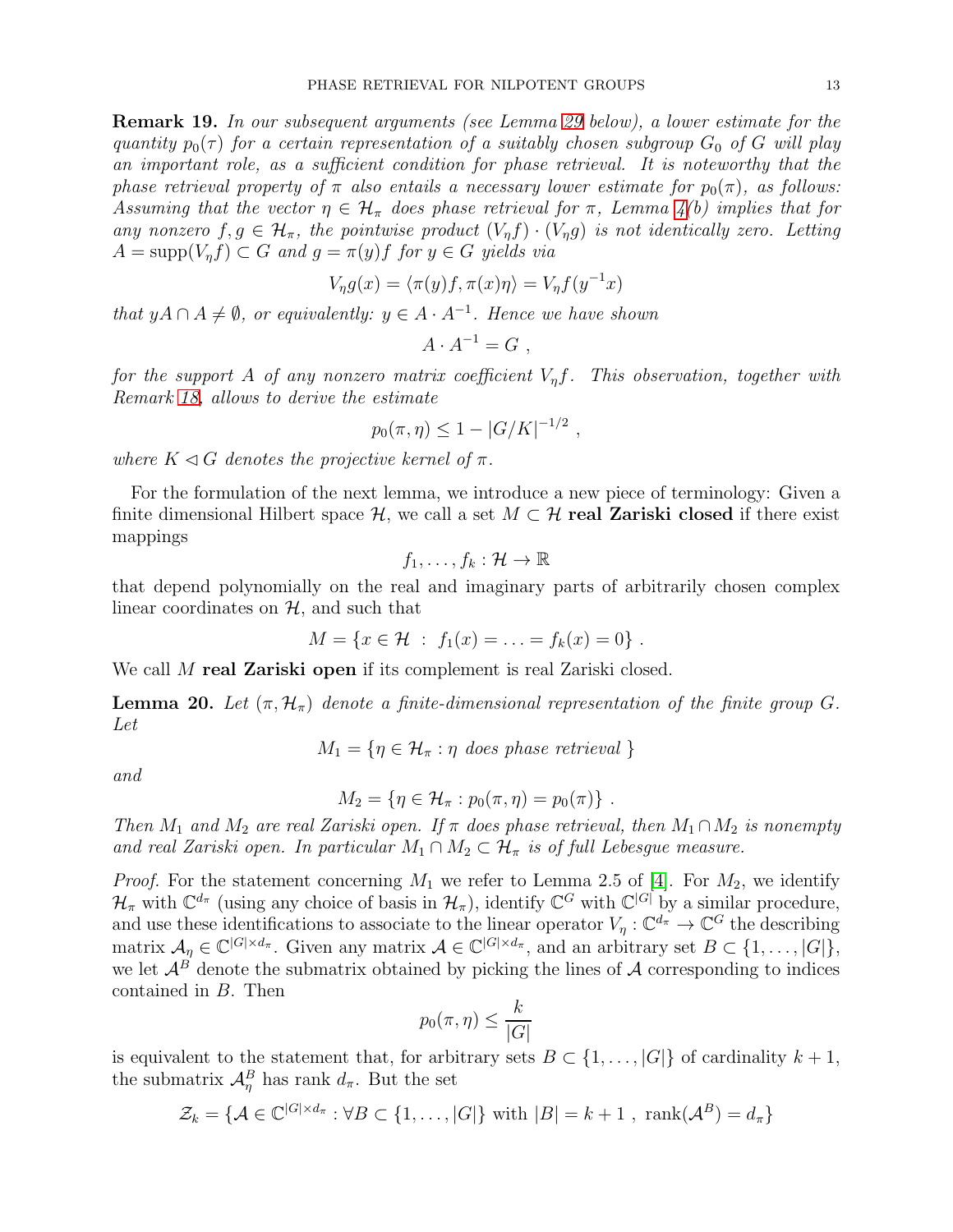can be described in terms of  $d_{\pi} \times d_{\pi}$ -subdeterminants, hence is real Zariski-open. Now we have that

$$
p_0(\pi, \eta) = p_0(\pi) \quad \Leftrightarrow \quad p_0(\pi, \eta) \le p_0(p)
$$
  

$$
\Leftrightarrow \quad \mathcal{A}_{\eta} \in \mathcal{Z}_{\pi_0(p)|G|}.
$$

Since the map  $\eta \mapsto A_{\eta}$  is linear, we see that  $M_2$  is linear preimage of a real Zariski open set, hence real Zariski open. Now if  $\pi$  does phase retrieval, then  $M_1$  is nonempty, whereas  $M_2$  is nonempty by definition. Nonempty real Zariski open sets are open and dense in the standard topology; in fact they are of full Lebesgue measure. Then  $M_1 \cap M_2$  is nonempty, and real Zariski-open, hence it inherits the remaining properties as well.  $\Box$ 

We will now start to introduce the central device of our treatment of  $p$ -groups, namely a version of Kirillov's lemma for this class of groups. For this purpose, we introduce further notation. Let G denote a nonabelian p-group. Let  $[w, y] = w^{-1}y^{-1}wy$  be the commutator of  $w, y \in G$ . Furthermore, write  $w^y = y^{-1}wy$  for the conjugation product of w and y. We then have the well-known relations

<span id="page-13-1"></span>
$$
[xz, y] = [x, y]^z [z, y], [x, zy] = [x, y][x, z]^y,
$$
\n(14)

which can be verified by direct calculation.

We introduce

$$
Z_1(G) = \{ y \in G : yZ(G) \in Z(G/Z(G)) \} .
$$

Since G is nilpotent,  $G/Z(G)$  is as well. In particular,  $G/Z(G)$  has nontrivial center, which implies that  $Z(G) \subsetneq Z_1(G)$ , unless G is abelian. The following elementary lemma will be used repeatedly:

<span id="page-13-2"></span>Lemma 21. The mapping

 $[\cdot, \cdot] : G \times Z_1(G) \to Z(G)$ ,  $(x, y) \mapsto [x, y]$ 

is a well-defined bihomomorphism, i.e., for all  $x \in G, y \in Z_1(G)$ , the maps  $[x, \cdot]$  and  $[\cdot, y]$ are homomorphisms into  $Z(G)$ .

*Proof.* Let  $x \in G, y \in Z_1(G)$ . The fact that  $yZ(G)$  is central in  $G/Z(G)$  implies

$$
[x, y]Z(G) = [xZ(G), yZ(G)] = e_GZ(G) ,
$$

hence  $[x, y] \in Z(G)$ , and  $[\cdot, \cdot] : G \times Z_1(G) \to Z(G)$  is well-defined. Furthermore, [\(14\)](#page-13-1) yields for  $x, z \in G$ 

$$
[xz, y] = [x, y]^z [z, y] = [x, y][z, y],
$$

since the conjugation action is trivial on  $[x, y] \in Z(G)$ . If  $z \in Z_1(G)$ , we similarly get

$$
[x, zy] = [x, y][x, z]^y = [x, y][x, z] = [x, z][x, y],
$$

since  $Z(G)$  is abelian.

The following is the announced p-group analog of Kirillov's lemma for nilpotent Lie groups [\[7,](#page-23-11) Lemma 1.1.12].

<span id="page-13-0"></span>**Lemma 22.** Let G be a non-abelian p-group with cyclic center  $Z(G)$ . Then there exist  $z \in Z(G), y \in Z_1(G)$  and  $x \in G$  as well as an integer  $r \geq 1$  such that the following hold:

- (a)  $z = [x, y], \langle z \rangle$  is a subgroup of  $Z(G)$  with  $\langle z \rangle = [G, y] \cong \mathbb{Z}_{p^r}$ .
- (b)  $A = \langle y, Z(G) \rangle$  is an abelian normal subgroup of G with  $A/Z(G) = \langle yZ(G) \rangle \cong \mathbb{Z}_{p^r}$ .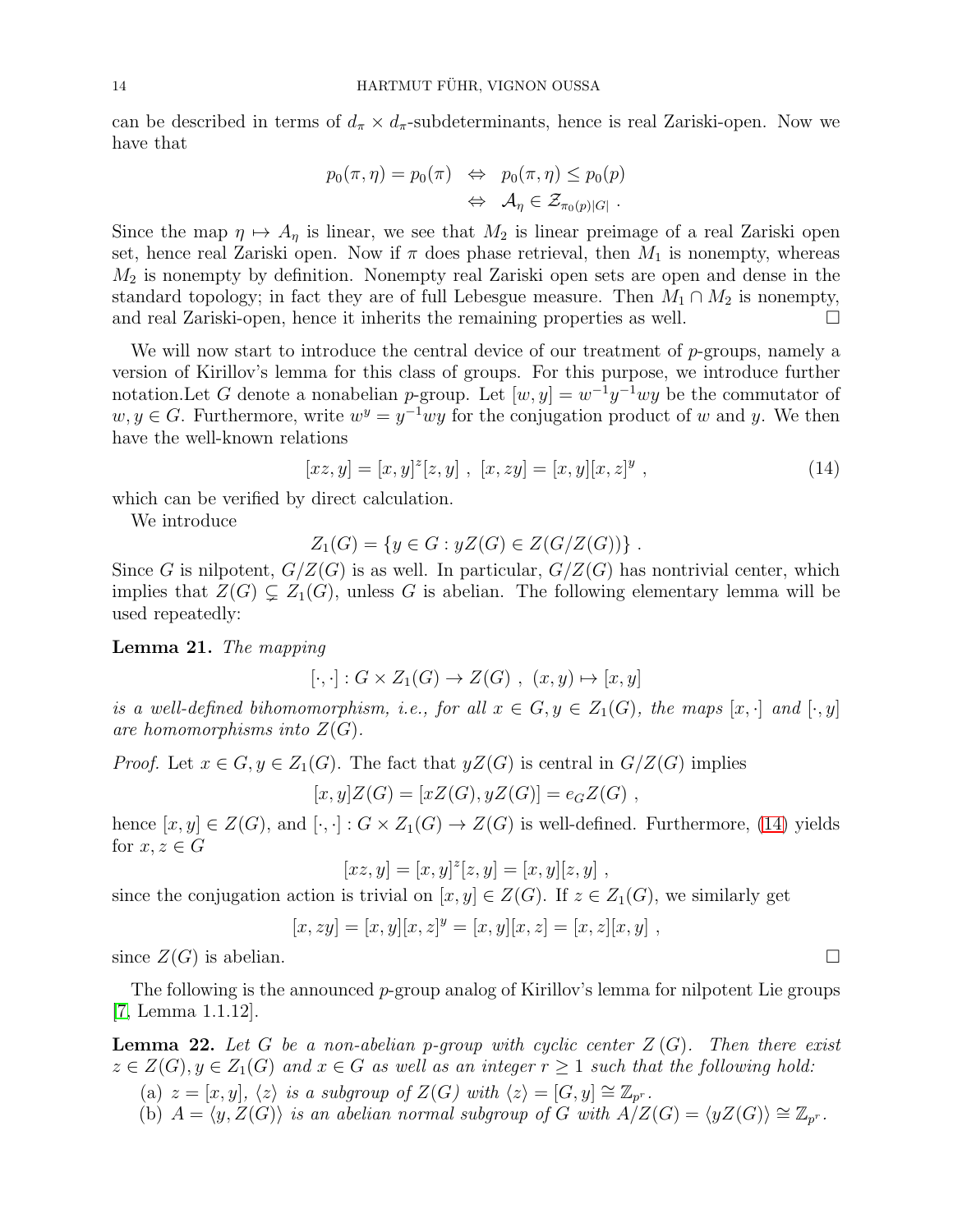(c) Define  $G_0 = \{w : [w, y] = e_G\}$ . Then  $G_0$  is a normal subgroup of G with  $G/G_0 =$  $\langle xG_0\rangle \cong \mathbb{Z}_{p^r}$ .  $A < G_0$  is central.

*Proof.* Proof of Part (a): Pick any  $y \in Z_1(G) \setminus Z(G)$ . By Lemma [21,](#page-13-2) [G, y] is a subgroup contained in the center  $Z(G)$ . Since the center of G is assumed to be cyclic,  $[G, y]$  is cyclic as well, hence  $[G, y] \cong \mathbb{Z}_{p^r}$  for some natural number r, since G is a p-group. The case  $r = 0$ is equivalent to  $[G, y] = \{e\}$ , or  $y \in Z(G)$ , contrary to the choice of y. The existence of z and  $x$  is then obvious.

Proof of Part (b): It is clear that A is an abelian subgroup of G. Fixing  $w \in G$ , and appealing to Lemma [21,](#page-13-2) we obtain

$$
w^{-1}yw = [w, y^{-1}]y = \underbrace{[w, y]^{-1}}_{\in Z(G)} y \in A.
$$

This implies that  $\langle y, Z(G) \rangle$  is normal. To complete the proof of Part (c), we show that  $yZ(G)$  has order p<sup>r</sup> in  $G/Z(G)$ . In order to see this, we use Lemma [21](#page-13-2) to compute  $[x, y^{\ell}] =$  $[x, y]^{\ell} = z^{\ell} \neq e_G$  for  $1 \leq \ell < p^r$ , by choice of z. This shows in particular  $y^{\ell} \notin Z(G)$ .

On the other hand, assuming  $y^{p^r} \notin Z(G)$  would entail the existence of  $w \in G$  with  $e_G \neq [w, y^{p^r}] = [w, y]^{p^r}$ . This would imply that  $[w, y] \in [G, y]$  has order  $\gt p^r$ , which contradicts (a).

Proof of Part (c): Note that by definition,  $G_0$  is the kernel of the homomorphism  $[\cdot, y]$ :  $G \to Z(G)$ , which has image  $[G, y]$ , generated by  $z = [x, y]$ . Hence  $G_0$  is a normal subgroup, and  $\langle x\hat{G}_0\rangle = G/G_0 \cong Z_0 \cong \mathbb{Z}_{p^r}$  follows by the first homomorphism theorem. y is central in  $G_0$  by definition of the latter, and  $Z(G) \subset G_0$  is central even in G, hence  $A = \langle y, Z(G) \rangle$  is central in  $G_0$ .

**Remark 23.** We note that the case  $[G, y] \subsetneq Z(G)$  may well occur. For a concrete example, fix a prime number p and consider  $G = \mathbb{Z}_p \times \mathbb{Z}_p \times \mathbb{Z}_{p^2}$ , with group law

$$
(k, l, m) \cdot (k', l', m') = (k + k', l + l', m + m' - pl'k) .
$$

The center of this group is given by  $\{0\} \times \{0\} \times \mathbb{Z}_{p^2}$ , whereas  $[G, y] = \langle (0, 0, p) \rangle$ .

The notation of the lemma suggests that the group  $H = \langle x, y, z \rangle$ , for  $x, y, z$  from Lemma [22](#page-13-0) is isomorphic to a Heisenberg group. Note that the analogous statement in the Lie group case, i.e. that the closed subgroup associated to the Lie subalgebra generated by  $X, Y, Z$  is isomorphic to the three-dimensional Heisenberg group, holds true. The next example shows however that the  $p$ -group case is more diverse. Nevertheless the Schrödinger representations from Example [1](#page-1-0) constitute important basic building blocks in our inductive strategy to establish phase retrieval for general p-groups, and the following example is intended to shed some light on this phenomenon.

**Example 24.** Let  $H = \mathbb{H}_{p^r}$  denote a finite Heisenberg group associated to the cyclic group  $\mathbb{Z}_{p^r},$  as given by [\(1\)](#page-1-2) and [\(2\)](#page-1-3). Define  $x = (1,0,0), y = (0,1,0)$  and  $z = (0,0,-1)$ . Then one has  $Z(H) = \langle z \rangle = Z_0$ ,

$$
Z_1(H) = H = \langle x, y, z \rangle = \langle x, y \rangle ,
$$

and  $[x, y] = z$ , as well as all the other properties from Lemma [22.](#page-13-0) It is tempting to assume that the relations in this lemma already characterize H up to isomorphism.

But this is not the case. For the construction of a counterexample, fix a prime number p and an integer  $r \geq 1$ . Consider the group  $G = \mathbb{Z}_{p^{2r}} \times \mathbb{Z}_{p^r}$ , with group law

<span id="page-14-0"></span>
$$
(k,l)(k',l') = (k + (1 - lpr)k', l + l'), 0 \le k, k' < p2r, 0 \le l, l' < pr .
$$
\n(15)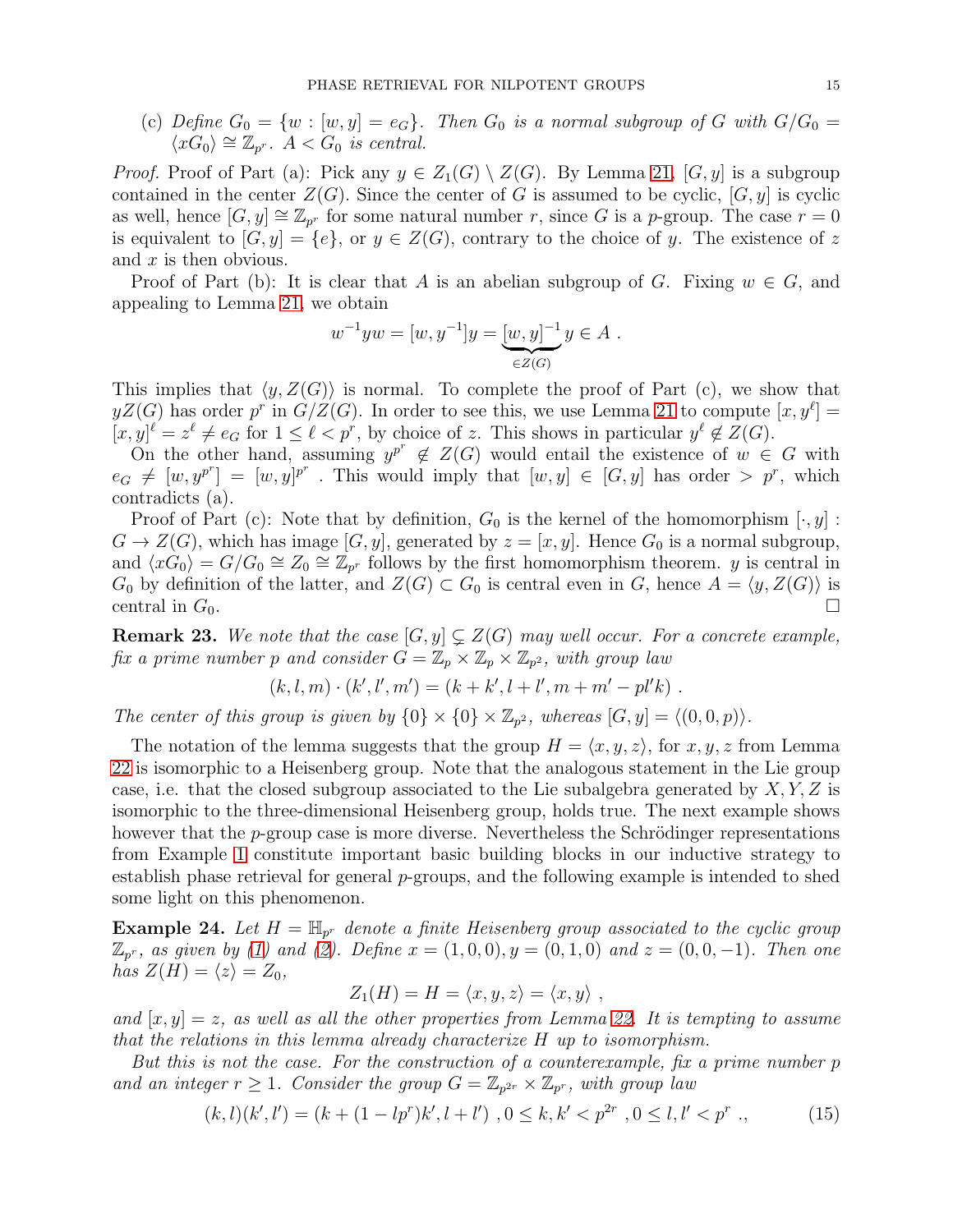where the operations on the right-hand side are taken modulo  $p^{2r}, p^{r}$ , respectively. Using

$$
(1 - lpr)(1 - l'pr) \equiv 1 - (l + l')pr \mod p^{2r},
$$

one easily verifies that [\(15\)](#page-14-0) is a well-defined group law. We let  $x = (0, 1), y = (1, 0)$  and  $z = (p^r, 0)$ , and obtain that  $Z(G) = \langle z \rangle = Z_0$ ,

$$
Z_1(G) = G = \langle x, y, z \rangle = \langle x, y \rangle = \langle y \rangle \rtimes \langle x \rangle ,
$$

as well as  $[x, y] = z$ .

Again, all remaining properties noted in Lemma [22](#page-13-0) hold for x, y, z also. Nonetheless, G is clearly not isomorphic to the Heisenberg group H, since it contains elements of order  $p^{2r}$ .

In order to exhibit similarities of the newly constructed group to the Heisenberg group case, we now determine certain irreducible unitary representations of G. Letting  $A = \langle y, z \rangle =$  $\mathbb{Z}_{p^{2r}}\times\{0\}\cong\mathbb{Z}_{p^{2r}},$  we let  $\xi\in\mathbb{T}$  be a root of unity of order  $p^{2r}$ , and define the associated character  $\chi_{\xi} \in \widehat{A}$  as

$$
\chi_{\xi}(k,0) = \xi^k
$$
,  $k = 0, ..., p^{2r} - 1$ .

The dual action of  $x$  on the characters is given by

$$
x^{l} * \chi_{\xi}(k,0) = \chi_{\xi}((0,-l)(k,0)(0,l)) = \xi^{k(1+lp^{r})} = \chi_{\xi^{1+lp^{r}}}(k,0).
$$

Now let  $\xi_0$  denote an arbitrary primitive root of order  $p^{2r}$ . Then we have for  $0 \leq l < p^r$  that

$$
\xi_0^{(1+lp^r)} = \xi_0 \Longleftrightarrow \xi_0^{lp^r} = 1 \Longleftrightarrow l = 0 ,
$$

i.e., the stabilizer of  $\xi_0$  under the dual action is trivial.

We now consider  $\pi = \text{ind}_{A}^{G} \chi_{\xi_{0}}$ . By Mackey's theorem,  $\pi$  is an irreducible representation, and since  $\langle y, z \rangle$  is a normal subgroup, we can realize  $\pi$  on  $l^2(G/A) = l^2(\langle x \rangle)$  by the formula from page 79 of [\[11\]](#page-23-9), which yields

$$
\left[\pi(y^k x^l)\varphi\right](x^j) = \chi_{\xi_0}(x^{-j}y^k x^j)\varphi(x^{j-l}) .
$$

Since  $[x, y] = z$ ,  $x^{-j} (y^k) x^j = y^k z^{-kj}$ , and we obtain

$$
\begin{array}{rcl}\n\left[\pi(y^k x^l)\varphi\right](x^j) & = & \chi_{\xi_0}(y^k z^{-kj})\varphi(x^{j-l}) \\
& = & \xi_0^k \xi_1^{-kj}\varphi(x^{j-l})\n\end{array}
$$

where  $\xi_1 = \xi_0^{p^r}$  $_0^{p'}$  is a primitive root of order  $p^r$ . This observation may be rephrased as

$$
\pi(y^k x^l) = \alpha(k,l) M_k T_l ,
$$

with  $\alpha(k, l) \in \mathbb{T}$ . This shows that, even though G and H are clearly non-isomorphic, the operators in the realization of  $\pi$  differ from a Schrödinger representation only by scalar factors, and Lemma [4](#page-2-0) (c) entails that the vectors doing phase retrieval for  $\pi$  are precisely the ones that do phase retrieval for the Schrödinger representation.

The next definition introduces a bookkeeping device, intended to describe the construction of an arbitrary irreducible representations by repeated induction steps.

<span id="page-15-0"></span>**Definition 25.** Let G denote a p-group, and  $\pi$  an irreducible, faithful representation of G.  $(G_0, r, \tau)$  is called a **K-triple for**  $\pi$  if  $r \in \mathbb{N}$ ,  $G_0 \lhd G$ ,  $\tau$  is a representation of  $G_0$  such that  $\pi \simeq \text{ind}_{G_0}^G \tau$ , and there exist  $x \in G$ ,  $y \in Z_1(G) \setminus Z(G)$  and  $z \in Z(G)$  with the following properties:

- (i)  $[x, y] = z$ , and  $\langle z \rangle = [G, y] \cong \mathbb{Z}_{p^r}$ .
- (ii)  $G_0$  is the centralizer of y.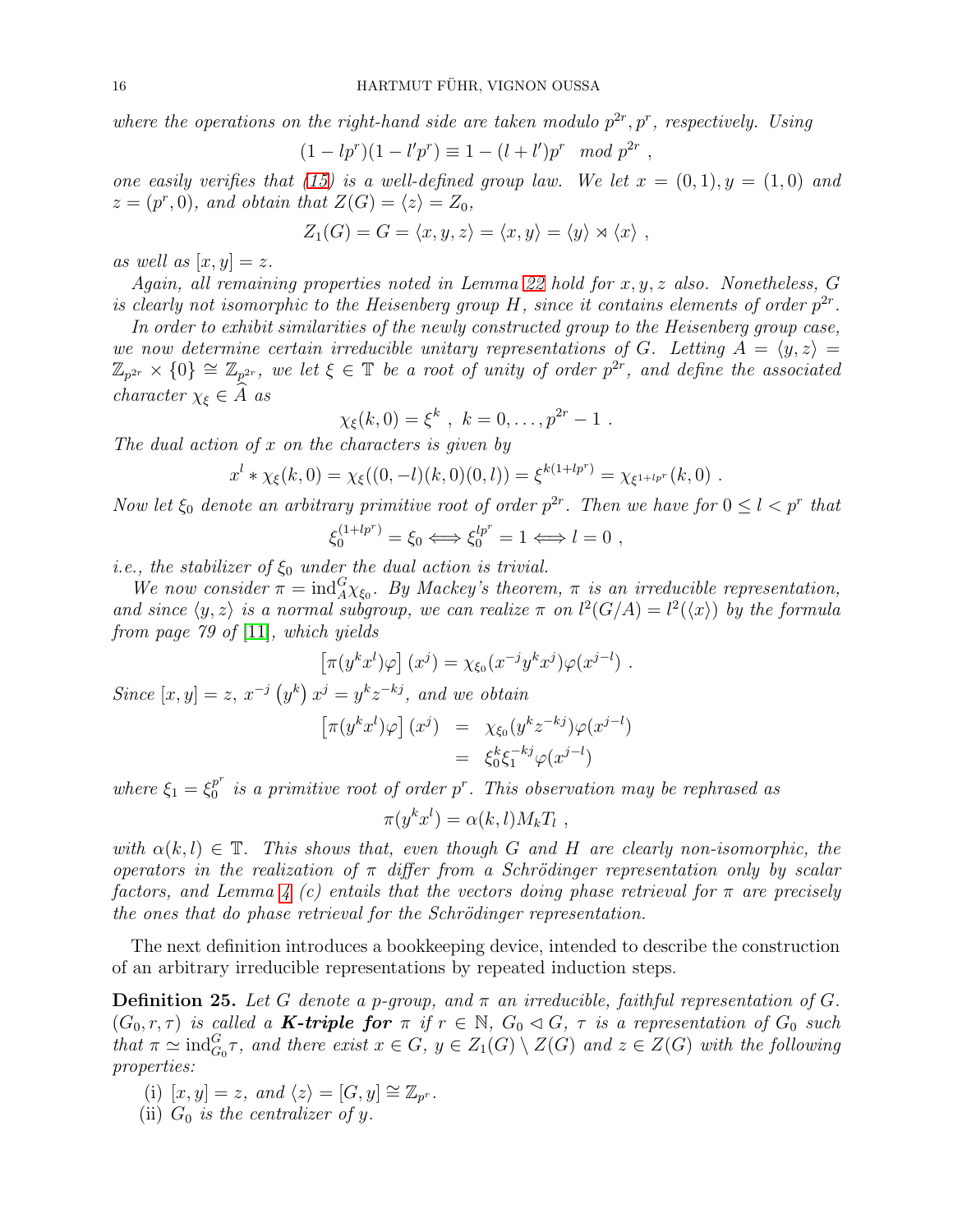(iii)  $G/G_0 = \langle xG_0 \rangle \cong \mathbb{Z}_{p^r}$ .

The following lemma provides a central result for our inductive approach. It is the  $p$ -group analog to Step 1 in the proof of Theorem [12,](#page-6-0) and its proof is remarkably to the proof for the Lie group setting.

<span id="page-16-0"></span>**Lemma 26.** Let G denote a nonabelian p-group, and  $\pi$  a faithful irreducible representation of G. Then there exists a K-triple for  $\pi$ .

*Proof.* Since  $\pi$  is irreducible,  $\pi(Z(G))$  is a (finite) subgroup of the torus. It follows that  $\pi(Z(G))$  is cyclic, and by faithfulness of  $\pi$ , this entails that  $Z(G)$  is cyclic. Hence Lemma [22](#page-13-0) is applicable, and we obtain the group elements  $x, y, z$ , as well as the normal subgroup  $G_0$  and  $r \in \mathbb{N}$  such that the properties (i)-(iii) from Definition [25](#page-15-0) are fulfilled. It therefore remains to prove the existence of  $\tau$ . Note that  $G_0$  is the centralizer of y by its definition in part (c) of the lemma.

Let  $A = \langle y, Z(G) \rangle$ . Then A is an abelian normal subgroup of G. Note that this fact can be concluded from the choice according to Lemma [22,](#page-13-0) but it also follows from  $z = [x, y] \in Z(G)$ and the choice of  $G_0$  as centralizer of y. In a similar way, A is seen to be central in  $G_0$ .

For any given unitary character  $\chi$  of A, G acts on  $\chi$  via the dual action which is defined as follows. For arbitrary  $g \in G$  and  $a \in A$ ,  $[g \star \chi](a) = \chi(g^{-1}ag)$ . Let  $G_{\chi} =$  ${g \in G : g \star \chi = \chi}$  be the stabilizer of  $\chi$  and let

$$
\widetilde{G}_{\chi}=\left\{\tau\in\widehat{G_{\chi}}:\tau|_A\text{ is a multiple of }\chi\right\},
$$

where  $\widehat{G}_{\chi}$  denotes the set of (equivalence classes of) irreducible representations of  $G_{\chi}$ . For  $\tau \in \widetilde{G}_{\chi}, \pi_{\tau} = \text{ind}_{G_{\chi}}^{G}(\tau)$  is an irreducible representation of G. In fact, according to the theory of Mackey [\[11,](#page-23-9) Theorem 4.22], every irreducible representation of G is of this form.

Hence  $\pi \simeq \text{ind}_{G_\chi}^G(\tau)$  for suitable  $\chi \in \widehat{A}$  and  $\tau \in \widetilde{G}_\chi$ . The proof is finished when we have shown that  $G_X = G_0$ . By condition (ii), A is central in  $G_0$ , which means that the conjugation action of  $G_0$  on A is trivial. The same then follows for the dual action on A, which establishes  $G_0 \subset G_{\chi}$ .

In order to show the reverse inclusion, we take a closer look at the dual action of  $x$  and its powers. By Lemma [8](#page-5-0) applied with  $Z = Z(G)$  and  $N = G_0$ , the characters obtained by restricting either  $\pi$  or  $\tau$  to  $Z(G)$  must coincide. By assumption,  $\pi$  is faithful, hence  $\tau|_{Z_0}$  is faithful. Since  $Z_0 = \langle z \rangle$ , we get that  $\tau(z^k) = \xi^k$ , for a suitable p<sup>r</sup>th root of unity  $\xi \in \mathbb{T}$ . In fact, faithfulness requires that  $\xi$  is a primitive root of unity of order  $p^r$ , i.e.  $\xi^k = 1$  holds iff  $p^r$  divides k, for all  $k \in \mathbb{Z}$ .

Since  $y \in Z_1(G)$ , we can appeal to Lemma [21](#page-13-2) to compute  $x^{-m}yx^m = [x^m, y^{-1}]y = z^{-m}y$ which leads to

$$
(xm \star \chi)(y) = \chi(z-m)\chi(y) = \xi-m\chi(y) .
$$

Hence  $x^m \star \chi = \chi$  entails  $\xi^{-m} = 1$ , and since  $\xi$  is a primitive root of order p<sup>r</sup>, this only happens for  $m \in p^r \mathbb{Z}$ .

By (iii), every  $g \in G$  can be factored uniquely as  $g = x^m g_0$ , with  $g_0 \in G_0 \subset G_\chi$  and  $0 \leq m < p^r$ . This implies that

$$
\chi = g \star \chi = x^m \star \chi
$$

holds iff  $m = 0$ , or equivalently, iff  $g \in G_0$ . This proves  $G_0 = G_\chi$  and thus  $\pi \simeq \text{ind}_{G_0}^G \tau$ .  $\Box$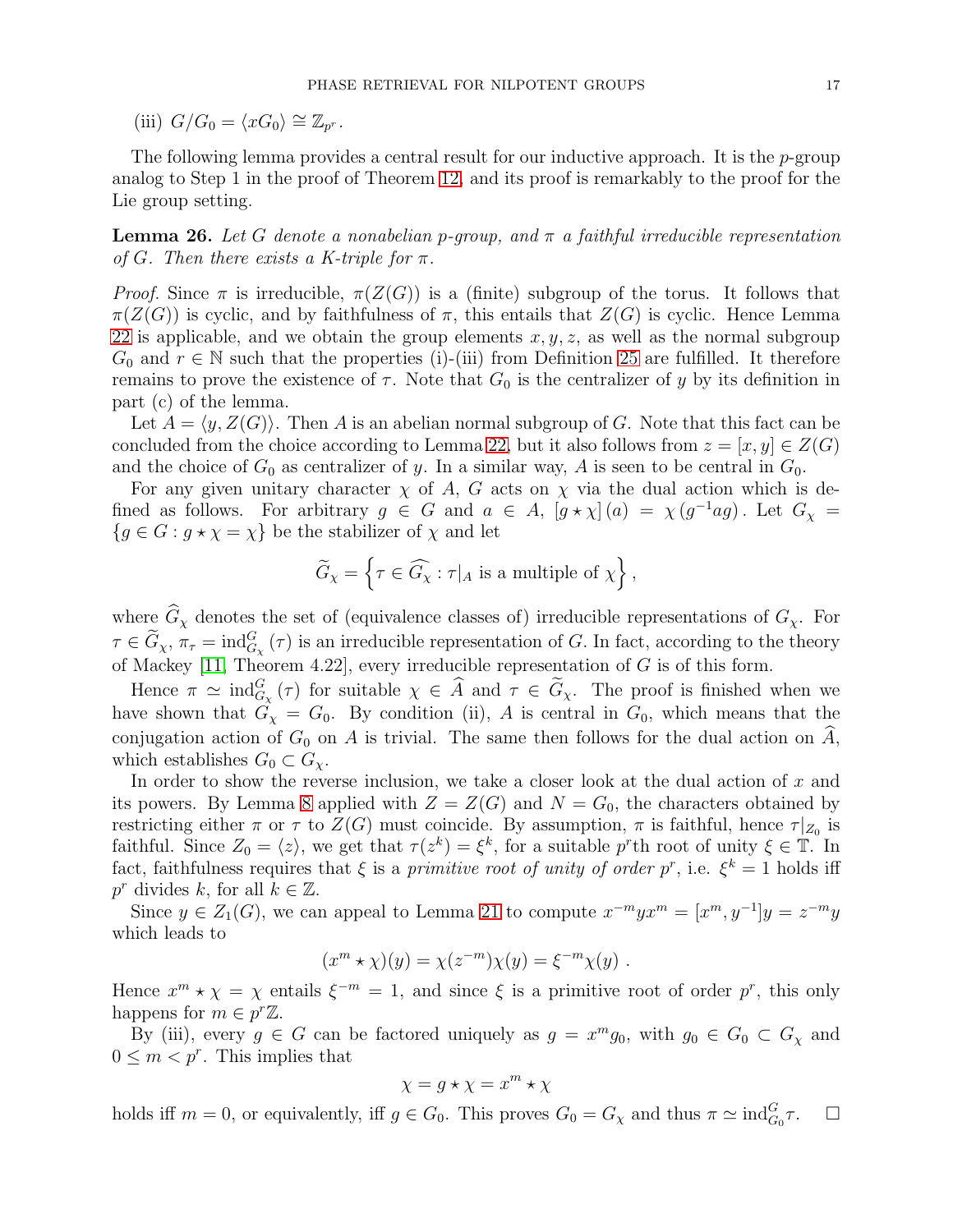We next provide an explicit description of the representation  $\pi$  in terms of the data provided by a K-triple.

<span id="page-17-0"></span>**Lemma 27.** Let G denote a p-group, and  $\pi$  an irreducible, faithful representation of G, with K-triple  $(G_0, r, \tau)$ . Let  $x, y, z \in G$  denote the group elements associated to the triple according to Definition [25.](#page-15-0)

(a) Let  $W \subset G_0$  denote a system of representatives modulo  $\langle \{y\} \cup Z(G) \rangle$ . Then every element  $g \in G$  has a unique factorization

$$
g = z'y^kwx^l
$$
,  $z' \in Z(G)$ ,  $k, l \in \{0, ..., p^r - 1\}$ ,  $w \in W$ .

(b) The representation  $\text{ind}_{G_0}^G \tau$  acts in the Hilbert space  $l^2(\mathbb{Z}_{p^r}, \mathcal{H}_{\tau})$  by the formula

$$
\left[\pi(y^kwx^l)\varphi\right](j) = \xi_1^k\xi_2^{-kj}\tau(x^{-j}wx^j)\varphi(j-l) ,
$$

where  $\xi_1 \in \mathbb{T}$  is a suitable root of unity, and  $\xi_2$  is a primitive root of unity of order  $p^r$ .

*Proof.* Part (a) follows from properties (i)-(iii), and the choice of  $W$ .

For part (b), we again appeal to the realization of induced representations elaborated on [\[11,](#page-23-9) Page 79], where we identify the quotient  $G/G_0$  with the cyclic group  $\mathbb{Z}_{p^r}$ , using the identification  $x^j G_0 \mapsto j$ . Letting  $w \in W$  and  $\varphi \in l^2(\mathbb{Z}_{p^r}, \mathcal{H}_{\tau})$ , we get by the cited result that

$$
\begin{aligned}\n\left[\pi\left(y^kwx^l\right)\varphi\right](j) &= \tau\left(x^{-j}\left(y^kw\right)x^j\right)\varphi\left(j-l\right) \\
\text{for } (k, w, l) \in \mathbb{Z}_{p^r} \times W \times \mathbb{Z}_{p^r}.\n\text{ Since } [x, y] = z, \text{ we get } x^{-j}y^k x^j = y^k z^{-kj} \text{ and} \\
\pi\left(y^kwx^l\right)\varphi\left(x^j\right) &= \tau\left(x^{-j}y^kx^j\right)\circ\tau\left(x^{-j}wx^j\right)\varphi\left(j-l\right) \\
&= \chi\left(y^k z^{-kj}\right)\cdot\tau\left(x^{-j}\left(w\right)x^j\right)\varphi\left(j-l\right) \\
&= \chi\left(y^k\right)\cdot\chi\left(z^{-kj}\right)\cdot\tau\left(x^{-j}wx^j\right)\varphi\left(j-l\right).\n\end{aligned}\n\tag{16}
$$

Here  $\chi : A \to \mathbb{T}$  denotes the character obtained by restricting the irreducible representation  $\tau$  to the central subgroup A. Since  $\pi$  is faithful, Lemma [8](#page-5-0) implies that the  $\tau$  is faithful on  $Z(G)$ . Hence, as z has order p<sup>r</sup>, there exists a primitive root of unity  $\xi_2$  of order p<sup>r</sup> such that

$$
\tau(z^l)=\xi_2^l.
$$

Furthermore  $\chi(y^k) = \xi_1^k$  for a suitable root of unity, whose order is at most the order of  $y.$ 

<span id="page-17-1"></span>**Lemma 28.** Let G denote a p-group, and  $\pi$  an irreducible, faithful representation of G, with K-triple  $(G_0, r, \tau)$ . Let  $W \subset G_0$  denote a system of representatives modulo  $\langle \{y\} \cup Z(G) \rangle$ , where  $y \in Z_1(G)$  denotes the group element associated to the triple according to Definition [25.](#page-15-0) Then there exist mappings  $\alpha_j: W \to W$  and  $\beta_j: W \to \langle \{y\} \cup Z(G) \rangle, j = 0, \ldots, p^r - 1$ such that

$$
\forall j = 0, \dots, p^r - 1, \ \forall w \in W \ : \ x^{-j}wx^j = \beta_j(w)\alpha_j(w) \ .
$$

*Proof.* Since  $\langle y, z \rangle$  is normal in G, it is invariant under conjugation with  $x^j$ . Hence this conjugation induces an automorphism of the quotient group  $G_0/\langle \{y\} \cup Z(G)\rangle$ , which in turn yields the factorization stated in the lemma.

We can now formulate a sufficient criterion for  $\pi$  to do phase retrieval, based on suitable assumptions of the associated  $K$ -triple. The reasoning is rather similar to Step 5 in the proof of Theorem [12.](#page-6-0)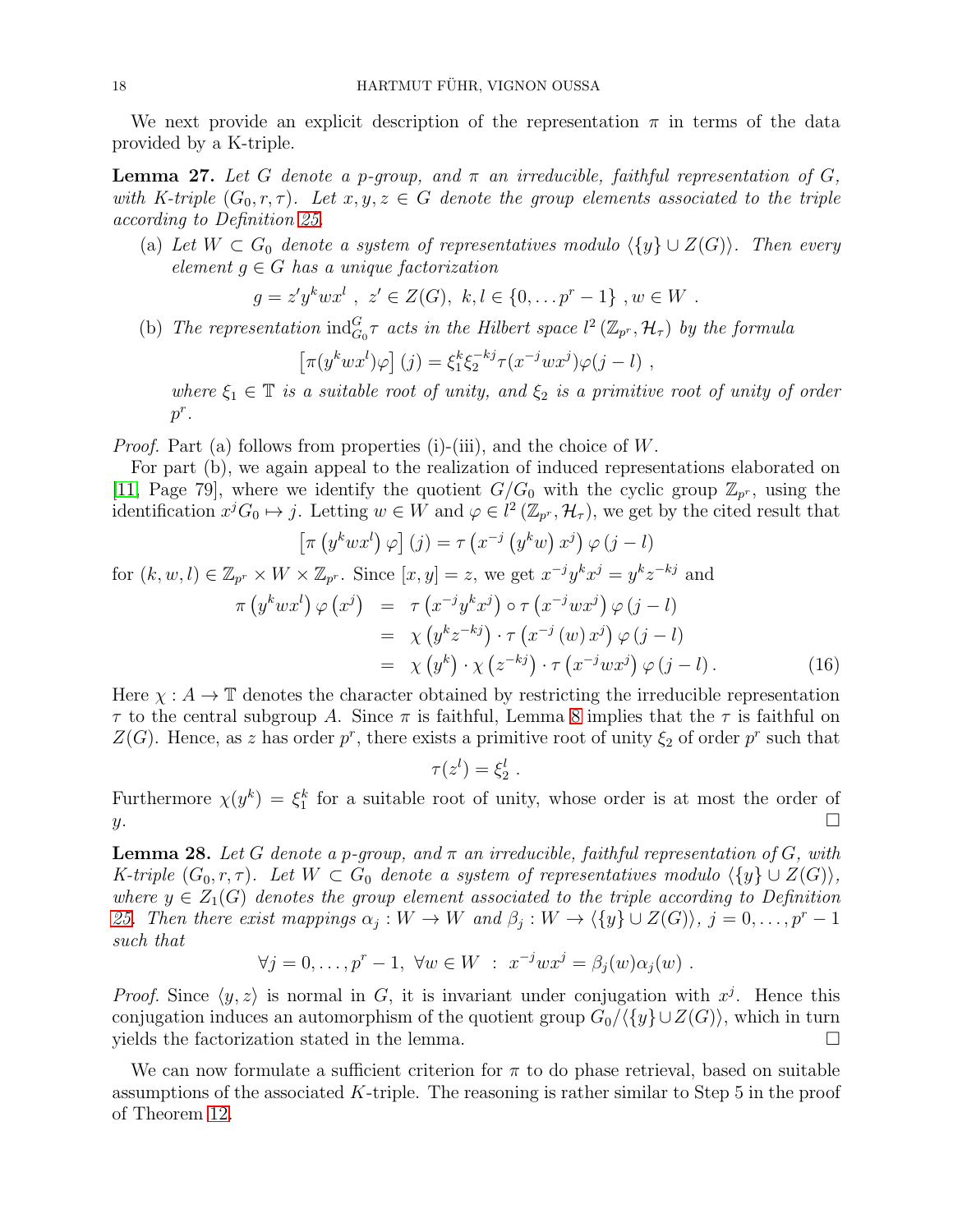<span id="page-18-0"></span>**Lemma 29.** Let G denote a p-group, and  $\pi$  an irreducible, faithful representation of G, with K-triple  $(G_0, r, \tau)$ . Assume that  $\tau$  does phase retrieval, and that  $\pi$  is given by the realization from Lemma [27.](#page-17-0)

(a) Assume that  $p_0(\tau) < 1/2$ . If  $\eta_1 \in \ell^2(\mathbb{Z}_{p^r})$  has the phase retrieval property for the Schrödinger representation, and  $\eta_2 \in \mathcal{H}_{\tau}$  has the phase retrieval property for  $\tau$ , and additionally  $p_0(\tau, \eta_2) < 1/2$ , the vector

$$
\eta \in l^2\left(\mathbb{Z}_{p^r}, \mathcal{H}_{\tau}\right) , \eta(j) = \eta_1(j) \cdot \eta_2
$$

does phase retrieval property for  $\pi$  (such vectors exist.)

(b) Pick any system  $W \subset G_0$  of representatives modulo  $\langle \{y\} \cup Z(G) \rangle$ , where  $x, y \in G$ are associated to the K-triple according to Definition [25.](#page-15-0) Assume that

$$
\forall w \in W \; : \; \alpha_1(w) = w
$$

holds, where  $\alpha_1 : W \to W$  is the bijection from Lemma [28.](#page-17-1) If  $\eta_1 \in \ell^2(\mathbb{Z}_{p^r})$  has the phase retrieval property for the Schrödinger representation, and  $\eta_2 \in \mathcal{H}_{\tau}$  has the phase retrieval property for  $\tau$ , the vector

$$
\eta \in l^2\left(\mathbb{Z}_{p^r}, \mathcal{H}_{\tau}\right) , \eta(j) = \eta_1(j) \cdot \eta_2
$$

has the phase retrieval for  $\pi$ .

Proof. We first derive formulae for matrix coefficients, which are valid for both cases under consideration. Given  $\eta = \eta_1 \cdot \eta_2$  with  $\eta_1 \in l^2(\mathbb{Z}_{p^r})$  and  $\eta_2 \in \mathcal{H}_{\tau}$ , the matrix coefficient of  $f \in l^2(\mathbb{Z}_{p^r}, \mathcal{H}_{\tau})$  is computed in the following two-step procedure: Using Lemma [27](#page-17-0) for all  $k, l = 0, \ldots, p^r - 1$ , with suitable choices of  $x, y, z \in G$  and  $W \subset G_0$  as in the cited lemma, we have for all  $w \in W$  and all  $k, l = 0, \ldots, p^r - 1$ ,

<span id="page-18-1"></span>
$$
V_{\eta}f(y^kwx^l) = \sum_{j=0}^{p^r-1} \langle f(j), \tau(x^{-j}wx^j)\eta_2 \rangle \xi_1^{-k}\xi_2^{kj}\overline{\eta_1(j-l)} . \tag{17}
$$

This can be rephrased as the result of consecutive computations of matrix coefficients with respect to  $\tau$  and a (slightly modified version of) the Schrödinger representation. For this purpose, we let

<span id="page-18-2"></span>
$$
F: W \times \mathbb{Z}_{p^r} \to \mathbb{C} \ , F(w, j) = \langle f(j), \tau(x^{-j}wx^j)\eta_2 \rangle \tag{18}
$$

and note that

<span id="page-18-4"></span>
$$
F(w, j) = V_{\eta_2}^{\tau}(f(j))(x^{-j}wx^j) \tag{19}
$$

Then equation [\(17\)](#page-18-1) can be rewritten as

<span id="page-18-3"></span>
$$
V_{\eta} f(y^k w x^l) = V_{\eta_1}^{\varrho} (F(w, \cdot))(k, l)
$$
\n(20)

where

$$
V_{\eta_1}^{\varrho} g(k,l) = \sum_{j=0}^{p^r-1} g(j) \xi_1^{-k} \xi_2^{kj} \eta_1(j-l) .
$$

This is just a matrix coefficient with respect to the Schrödinger representation from Example [1,](#page-1-0) modified by multiplication with  $\xi_1^{-k}$ , and by replacing the powers of the standard primitive p<sup>r</sup>th root of unity, given by  $e^{2\pi i/p^r}$ , by powers of  $\xi_2$ , which is a primitive root of order p<sup>r</sup> as well, by Lemma [27\(](#page-17-0)b). Hence,  $V_{\eta_1}^{\rho} g$  coincides with the windowed Fourier transform of g with respect to  $\eta_1$  up to phase factors (independent of g) and a permutation of coefficients. By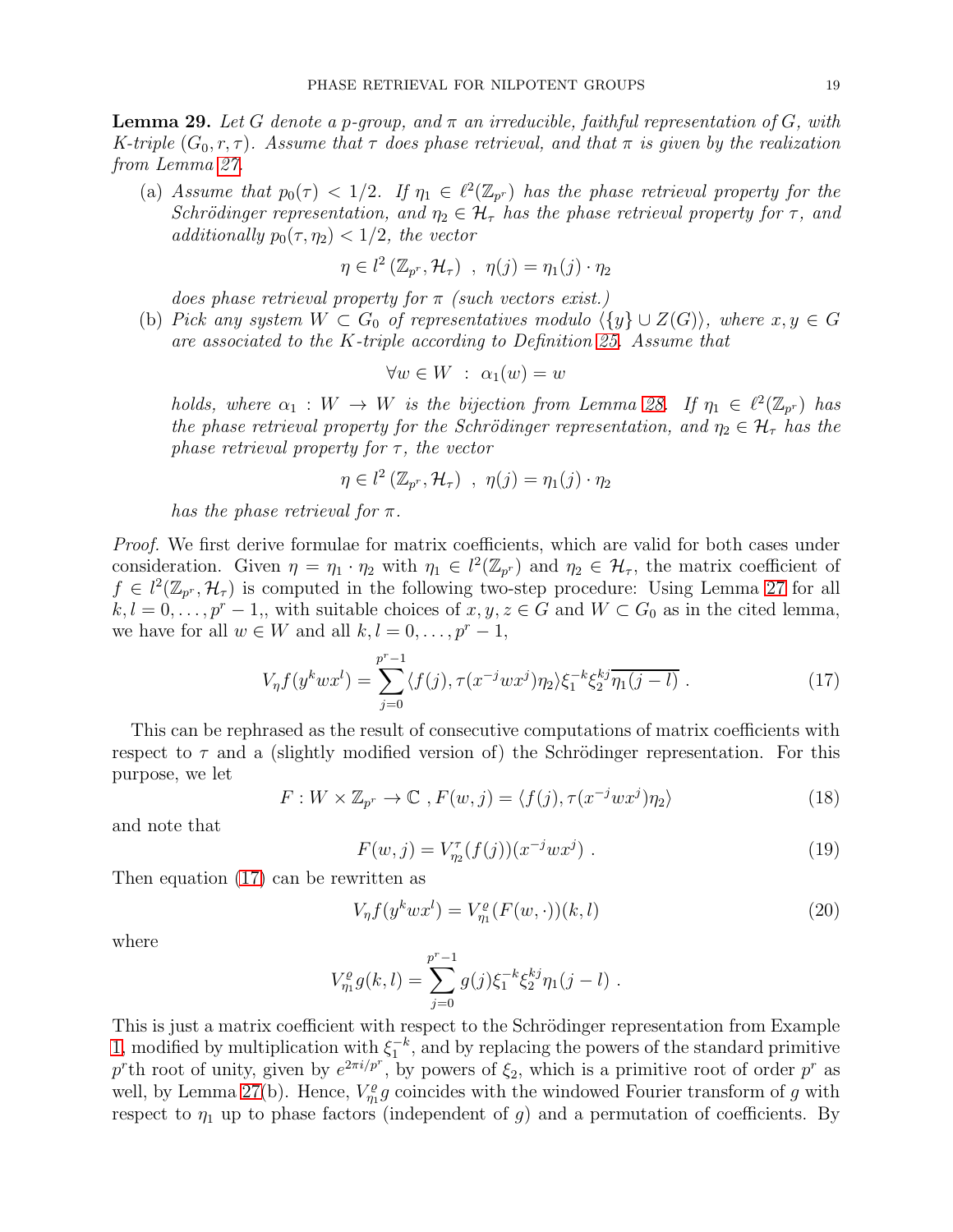Lemma [4](#page-2-0) (c), these operations do not affect the phase retrieval property, hence our choice of  $\eta_1$  guarantees the phase retrieval property for  $V_{\eta_1}^{\rho}$  as well.

Now assume that  $f, h \in l^2(\mathbb{Z}_p^r, \mathcal{H}_\tau)$  are such that  $|V_\eta f| \equiv |V_\eta g|$  holds. We use F from [\(18\)](#page-18-2) and define H analogously as

$$
H: W \times \mathbb{Z}_{p^r} \to \mathbb{C} \ , H(w, j) = \langle h(j), \tau(x^{-j}wx^j)\eta_2 \rangle \tag{21}
$$

.

equation [\(20\)](#page-18-3) gives for all  $w \in W$ 

$$
|V^{\varrho}_{\eta_1}(F(w,\cdot))|=|V^{\varrho}_{\eta_1}(H(w,\cdot))|
$$

Since  $\eta_1$  does phase retrieval, we obtain the existence of a map

$$
u: W \to \mathbb{T}, H(w, \cdot) = u(w)F(w, \cdot), \forall w \in W.
$$

This implies for all  $j \in \mathbb{Z}_{p^r}$  that

$$
|H(\cdot,j)| \equiv |F(\cdot,j)|.
$$

 $W \subset G_0$  is a system of representatives modulo the central subgroup  $\langle \{y\} \cup Z(G)\rangle$  of  $G_0$ , and the latter is contained in the projective kernel of  $\tau$ . Hence equation [\(19\)](#page-18-4) (and its analog for H) allows to rewrite the previous equation as follows, for all  $j \in \mathbb{Z}_{p^r}$ :

$$
\forall g_0 \in G_0 : \left| V_{\eta_2}^{\tau}(f(j))(x^{-j}g_0x^j) \right| = \left| V_{\eta_2}^{\tau}(h(j))(x^{-j}g_0x^j) \right| .
$$

For fixed  $j \in \mathbb{Z}_{p^r}$ , conjugation by  $x^j$  is an automorphism of  $G_0$ , hence we may simplify this equation to

$$
|V_{\eta_2}^{\tau}(f(j))| = |V_{\eta_2}^{\tau}(h(j))|
$$

Now the phase retrieval property of  $\eta_2$  implies the existence of a map

<span id="page-19-0"></span>
$$
v: \mathbb{Z}_{p^r} \to \mathbb{T}, \forall j \in \mathbb{Z}_{p^r}: h(j) = v(j)f(j).
$$
 (22)

.

Note that this also entails, for all  $j$ , that

$$
H(\cdot, j) \equiv v(j)G(\cdot, j) .
$$

Defining the set

$$
C_f = \{ j \in \mathbb{Z}_{p^r} : f(j) \neq 0 \}, \qquad (23)
$$

[\(22\)](#page-19-0) shows that the proof of phase retrieval boils down to showing that v is constant on  $C_f$ . This is achieved if we can show that for all  $j, j' \in C_f$  there exists  $w \in W$  such that

$$
F(w, j) \cdot F(w, j') \neq 0 ,
$$

since then the reasoning finishing step 5 in the proof of Theorem [12](#page-6-0) can be easily adapted to the finite setting: We obtain that

$$
v(j)F(w, j) = H(w, j) = u(w)F(w, j)
$$
,  $v(j')F(w, j') = u(w)F(w, j')$ 

and  $F(w, j)$ ,  $F(w, j')$  can be cancelled to give  $v(j) = u(w) = v(j')$ .

It is only at this stage that we need to distinguish the parts (a) and (b) of the lemma. In the case of part (a), we recall that  $F(\cdot, j)$  is the restriction to W of a matrix coefficient with respect to the action of the representation  $\tau$  on  $\eta_1$ . By choice of W and  $\eta_1$ , and in view of Remark [17,](#page-11-1) the proportions of zero entries in  $F(\cdot, j)$  and  $F(\cdot, j')$  is therefore  $\langle 1/2, \text{ for } j, j' \in C_f$ . Hence the pidgeonhole principle yields the desired  $w \in W$  with  $F(w, j)F(w, j') \neq 0.$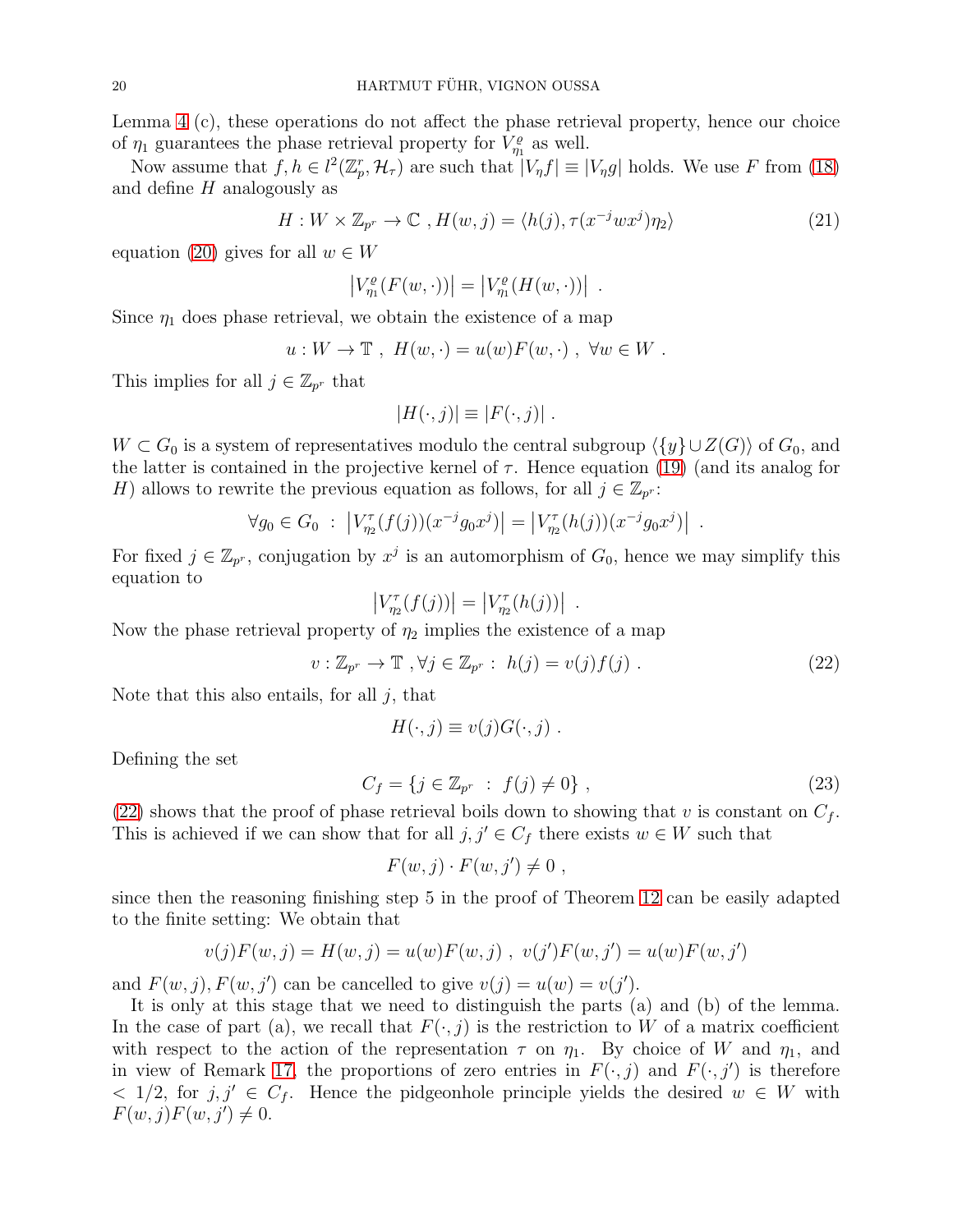In case (b) we have  $\alpha_j(w) = w$  for all  $j \in \mathbb{Z}_{p^r}$ . Here all  $F(\cdot, j)$  are restrictions of matrix coefficients to W, with respect to the action of  $\tau$  on  $\eta_2$ . Now the phase retrieval property of  $V_{\eta_2}^{\tau}$  entails via Lemma [4](#page-2-0) (b) that  $F(\cdot, j) \cdot F(\cdot, j') \not\equiv 0$  holds for  $j, j' \in C_f$ .

We close the proof by observing that in case (a), the existence of a vector  $\eta_2$  fulfilling the assumptions of (a) is guaranteed by Lemma [20](#page-12-0)  $\Box$ 

Remark 30. As a first consequence of the lemma, we obtain a new proof of Theorem [13,](#page-10-1) thus showing that our approach provides a proper generalization of the known results.

We first prove the Theorem for p-groups of nilpotency class 2. Here we proceed by induction over  $|G|$ . If  $\pi$  is not faithful, we can consider it as a representation of the the strictly smaller quotient group  $G/\text{ker}(\pi)$ . Since this group is also of nilpotency class 2, the induction hypothesis applies to yield phase retrieval for  $\pi$ .

Assuming that  $\pi$  is faithful, we let  $(G_0, r, \tau)$  denote a K-triple associated to  $\pi$ .  $G_0$  is again nilpotent of class 2, hence the induction hypothesis applies to  $G_0$ , and yields phase retrieval for  $\tau$ .

Since G is of nilpotency class 2, we have  $G/Z(G)$  is abelian. As a consequence, the conjugation of G on  $G_0/\langle \{y\} \cup Z(G)\rangle$  is trivial. Hence the conditions of Lemma [29\(](#page-18-0)b) are fulfilled, allowing to conclude the phase retrieval property for  $\pi$ .

Thus the p-group case is covered. The general case now follows from this and Lemma [15.](#page-11-3)

The next definition extends the bookkeeping device provided by K-triples, in order to account for repeated applications of Lemma [29.](#page-18-0)

**Definition 31.** Let G be a p-group, and  $\pi$  an irreducible representation. A **full sequence of** K-triples associated to  $\pi$  is a sequence of triples  $(H_i, r_i, \tau_i)$  with the following properties: Let  $\tau_0 = \pi$ ,  $K_0 = \text{ker}(\pi_0)$ ,  $H_0 = G/K_0$ , as well as  $K_i = \text{ker}(\tau_i)$  for  $i = 1, \ldots, k$ . Then, for all  $0 \leq i \leq k$ ,  $(H_{i+1}, r_{i+1}, \tau_{i+1})$  is a K-triple for the representation  $\overline{\tau}_i$  of  $H_i/K_i$  induced by  $\tau_i$ , and  $H_k/K_k$  is abelian.

Remark 32. Repeated application of Lemma [26](#page-16-0) shows that every irreducible representation  $\pi$  has an associated full sequence of K-triples.

The sizes of the quotient groups are related by the estimate

$$
|H_{i+1}/K_{i+1}| \leq |H_{i+1}| = p^{-r_{i+1}}|H_i/K_i|,
$$

which results from the fact that  $H_{i+1} < H_i/K_i$  has index  $p^{r_{i+1}}$ . We further note that  $H_k$ must be nontrivial: Recall that  $\overline{\tau}_{k-1} \simeq \text{ind}_{H_k}^{H_{k-1}/K_{k-1}} \tau_k$  is required to be irreducible. In the case of a trivial subgroup  $H_k$ , this representation is just the left regular representation of the (nontrivial) group  $H_{k-1}/K_{k-1}$ , which is never irreducible.

Hence  $H_k$  has cardinality at least p. As a consequence we get that the length k of a full sequence of K-triples fulfills

<span id="page-20-1"></span>
$$
1 + k \le \log_p |G| \tag{24}
$$

Repeated applications of Lemma [29](#page-18-0) requires control over properties of the associated matrix coefficients, as quantified in  $p_0(\pi)$ . Since the quantity  $p_0(\pi)$  is of independent interest (see Remark [18\)](#page-11-2), the following lemma is as well.

<span id="page-20-0"></span>**Lemma 33.** Let G denote a nonabelian p-group, and  $\pi$  a faithful, irreducible representation of G. Let  $(G_0, r, \tau)$  denote a K-triple associated to  $\pi$ . Then we have the estimate

$$
p_0(\pi) \le p_0(\tau) + \frac{p^r - 1}{p^{2r}}.
$$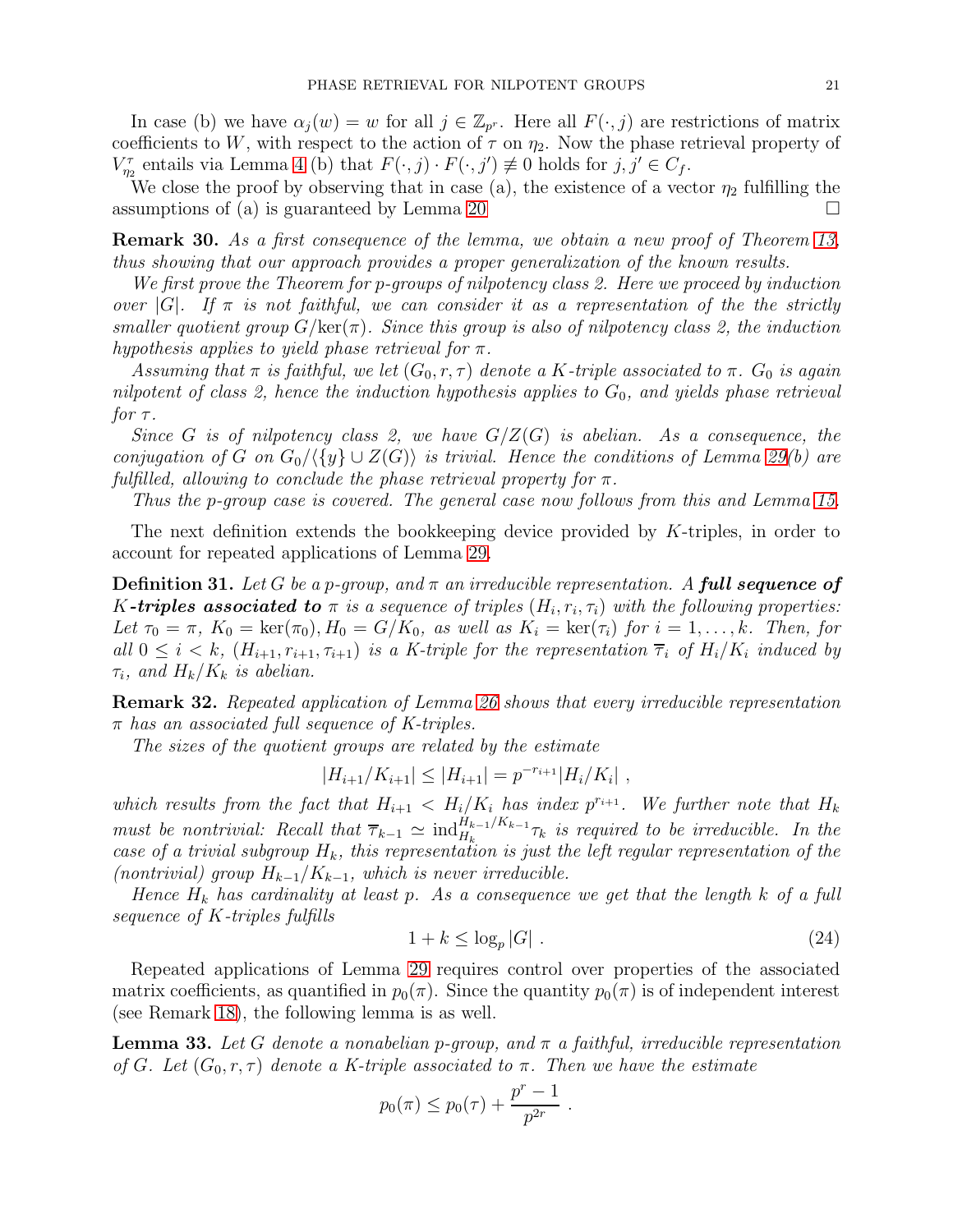*Proof.* We use the realization of  $\pi$  from Lemma [27.](#page-17-0) Fix a system  $W \subset G_0$  of representatives modulo  $\langle \{y\} \cup Z(G) \rangle$ . Given a nonzero  $f \in l^2(\mathbb{Z}_{p^r}, \mathcal{H}_{\tau})$ , we intend to estimate the proportions of zeros in the family  $(V_{\eta}f(y^kwx^l))_{k,l=0,\dots,p^r-1,w\in W}$ . Since this is the restriction of  $V_{\eta}f$  to a system of representatives modulo the center of  $G$ , the proportion of zeros of  $V_{\eta}f$  coincides with this quantity.

We pick  $\eta_1 \in l^2(\mathbb{Z}_{p^r})$  and  $\eta_2 \in \mathcal{H}_{\tau}$ , and let  $\eta = \eta_1 \cdot \eta_2 \in l^2(\mathbb{Z}_{p^r}, \mathcal{H}_{\tau})$ . We recall some notations and observations from the proof of Lemma [29,](#page-18-0) specifically

$$
F: W \times \mathbb{Z}_{p^r} \to \mathbb{C} \ , F(w, j) = \langle f(j), \tau(x^{-j}wx^j)\eta_2 \rangle \tag{25}
$$

and the related formulas

<span id="page-21-0"></span>
$$
F(w, j) = V_{\eta_2}^{\tau}(f(j))(x^{-j}wx^j) , \qquad (26)
$$

and

<span id="page-21-1"></span>
$$
V_{\eta} f(y^k w x^l) = V_{\eta_1}^e(F(w, \cdot))(k, l) \tag{27}
$$

.

We assume that  $\eta_1, \eta_2$  are chosen such that

$$
p_0(\sigma, \eta_1) = p_0(\sigma) = \frac{p^r - 1}{p^{2r}}
$$
,  $p_0(\tau, \eta_2) = p_0(\tau)$ ,

where  $\sigma$  denotes the Schrödinger representation from Example [1,](#page-1-0) and the second equality for  $p_0(\sigma)$  follows by equation [\(13\)](#page-11-4). Note that this quantity is also an upper bound for the proportion of zeros in  $V_{\eta_1}^{\rho}(g)$  for nonzero vector  $g \in l^2(\mathbb{Z}_{p^r})$ , by the same reasoning as in the proof of Lemma [29:](#page-18-0) The matrix coefficients  $V_{\eta_1}^{\rho}g$  and  $V_{\eta_1}^{\sigma}g$  differ up to a multiplication with phase factors and a permutation, none of which affects the proportion of zeros.

Let

$$
c_0 = \frac{|\{w \in W : F(w, \cdot) \equiv 0\}|}{|W|}
$$

In view of [\(26\)](#page-21-0) and [\(27\)](#page-21-1) we have that

 $V_{\eta}^{\pi}f(y^k, w, x^l) = 0$ 

may occur for fixed  $w \in W$  and suitable k, l either if  $F(w, \cdot) \equiv 0$ , in which case it holds for all  $k, l \in \mathbb{Z}_{p^r}$ , or if  $F(w, \cdot) \neq 0$  holds. In the latter case, the proportion of zeros in  $V_\eta^{\pi} f(y^k w x^l)$ for fixed w can be bounded using  $p_0(\eta_2, \sigma)$ . These observations lead to the overall estimate

$$
|\{(k, w, l) : V_{\eta}^{\pi} f(y^{k}wx^{l}) = 0\}|
$$
  
\n
$$
\leq |\{w \in W : F(w, \cdot) = 0\}| \cdot p^{2r} + |\{w \in W : F(w, \cdot) \neq 0\}| \cdot p^{2r} p_0(\eta_1, \sigma).
$$

Dividing both sides of this inequality by  $|G/Z(G)| = |W|p^{2r}$  yields

$$
\frac{|\{(k, w, l) : V_{\eta}^{\pi} f(y^k w x^l) = 0\}|}{|W|p^{2r}} \le c_0 + (1 - c_0) \frac{p^r - 1}{p^{2r}} \le c_0 + \frac{p^r - 1}{p^{2r}}.
$$

It therefore remains to prove

<span id="page-21-2"></span>
$$
c_0 \le p_0(\eta_2, \tau) = p_0(\eta_2) \tag{28}
$$

To see this, pick any  $j_0 \in \mathbb{Z}_{p^r}$  such that  $f(j_0) \neq 0$ ;  $j_0$  exists since we assume f to be nonzero. We can then estimate

$$
|\{w \in W : F(w, \cdot) \equiv 0\}| \leq |\{w \in W : F(w, j_0) = 0\}|
$$
  
= 
$$
|\{w \in W : V_{\eta_2}^{\tau}(f(j_0))(x^{-j_0}wx^{j_0}) = 0\}|
$$
  

$$
\leq |W| \cdot p_0(\tau, \eta_2),
$$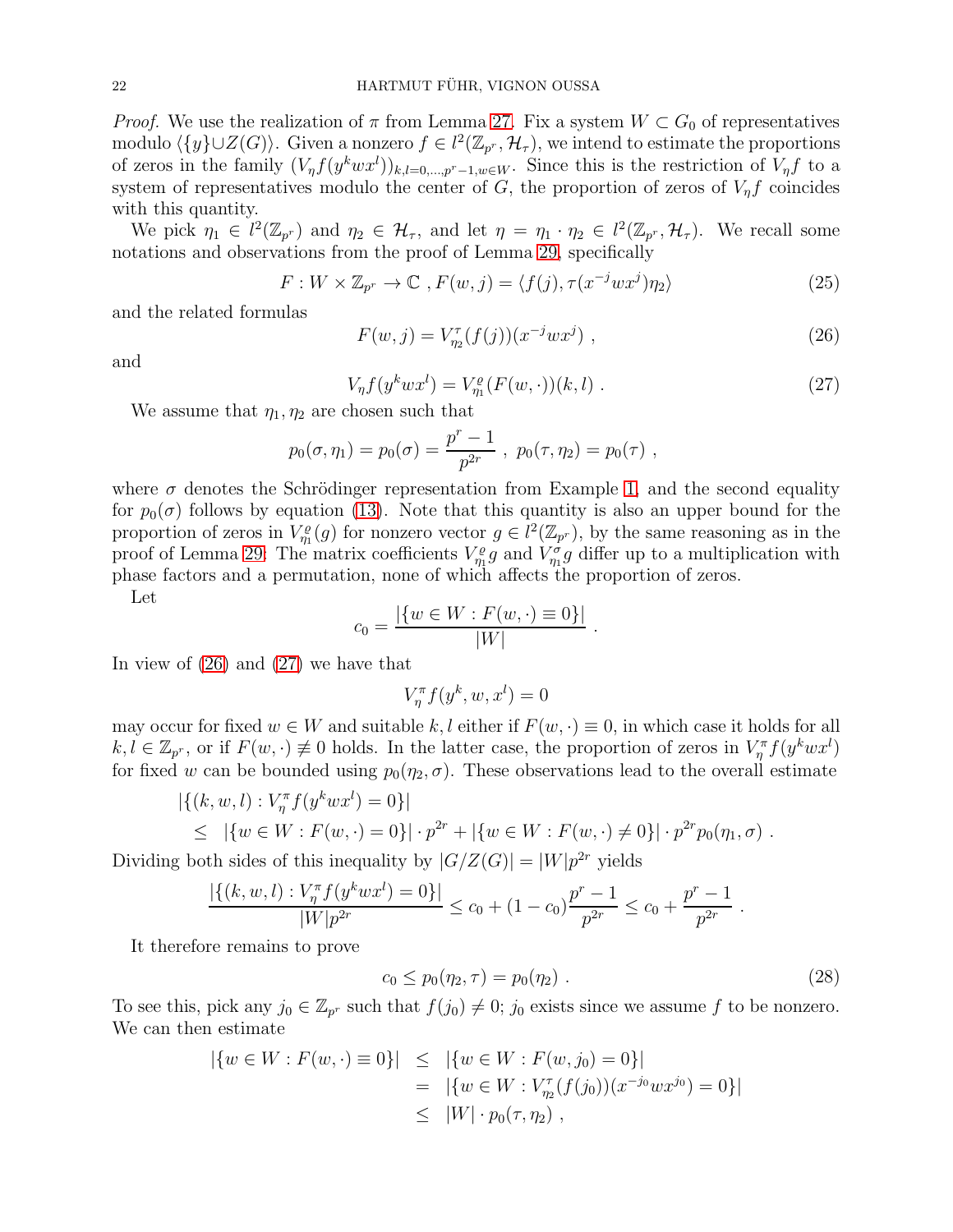which proves  $(28)$ , and finishes the proof of the lemma.

A straightforward inductive application of Lemma [29](#page-18-0) now gives the following result, which formulates a sufficient criterion for phase retrieval that can be checked using a full sequence of K-triples:

<span id="page-22-0"></span>**Corollary 34.** Let G denote a p-group,  $\pi$  an irreducible representation of G, and  $(H_i, r_i, \tau_i)$ , for  $i = 1, \ldots, k$ , a full sequence of K-triples associated to  $\pi$ . If

$$
\sum_{i=2}^{k} \frac{p^{r_i} - 1}{p^{2r_i}} < \frac{1}{2} \;,
$$

then  $\pi$  does phase retrieval.

Proof. A downwards induction establishes

$$
p_0(\tau_j) \le \sum_{i=j+1}^k \frac{p^{r_i} - 1}{p^{2r_i}} < \frac{1}{2}
$$
,

for all  $j = 1, \ldots, k$ . Hence Lemma [29](#page-18-0) (a) can be applied k times, and yields the desired statement.  $\Box$ 

As an application of the corollary, we show that a simple size estimate on  $|G|$  suffices to guarantee phase retrieval for all irreducible representations of G.

<span id="page-22-1"></span>**Corollary 35.** Assume that the p-group G fulfills  $|G| \leq p^{2+p/2}$ . Then every irreducible representation of G does phase retrieval.

*Proof.* Let k denote the length of a full sequence of K-triples associated to  $\pi$ . By equation  $(24)$  and the assumption on  $|G|$  we have

$$
k \leq \log_p |G| - 1 \leq 1 + p/2
$$
.

Since the exponents  $r_1, \ldots, r_k$  of the K-triples fulfill  $r_i \geq 1$ , we get

$$
\sum_{i=2}^{k} \frac{p^{r_i} - 1}{p^{2r_i}} \le (k - 1) \frac{p - 1}{p^2}
$$
  
 
$$
\le (\log_p |G| - 2) \cdot \frac{p - 1}{p^2} \le \frac{p}{2} \cdot \frac{p - 1}{p^2} < \frac{1}{2}.
$$

Hence the result follows from Corollary [34.](#page-22-0)

Remark 36. We note that Corollary [35](#page-22-1) is only one of several possible ways of exploiting Corollary [34.](#page-22-0) Observe that the size restriction  $|G| \leq p^{2+p/2}$  entails a restriction on the nilpotency class of G. However, we conjecture that for any prime number p there exist p-groups G of arbitrarily large nilpotency class and/or size, such that every irreducible representation of G does phase retrieval. This conjecture is based on the observation that Corollary [34](#page-22-0) is applicable to full sequences of K-triples of arbitrary length k, as long as the exponents  $r_1, \ldots, r_k$ are sufficiently large.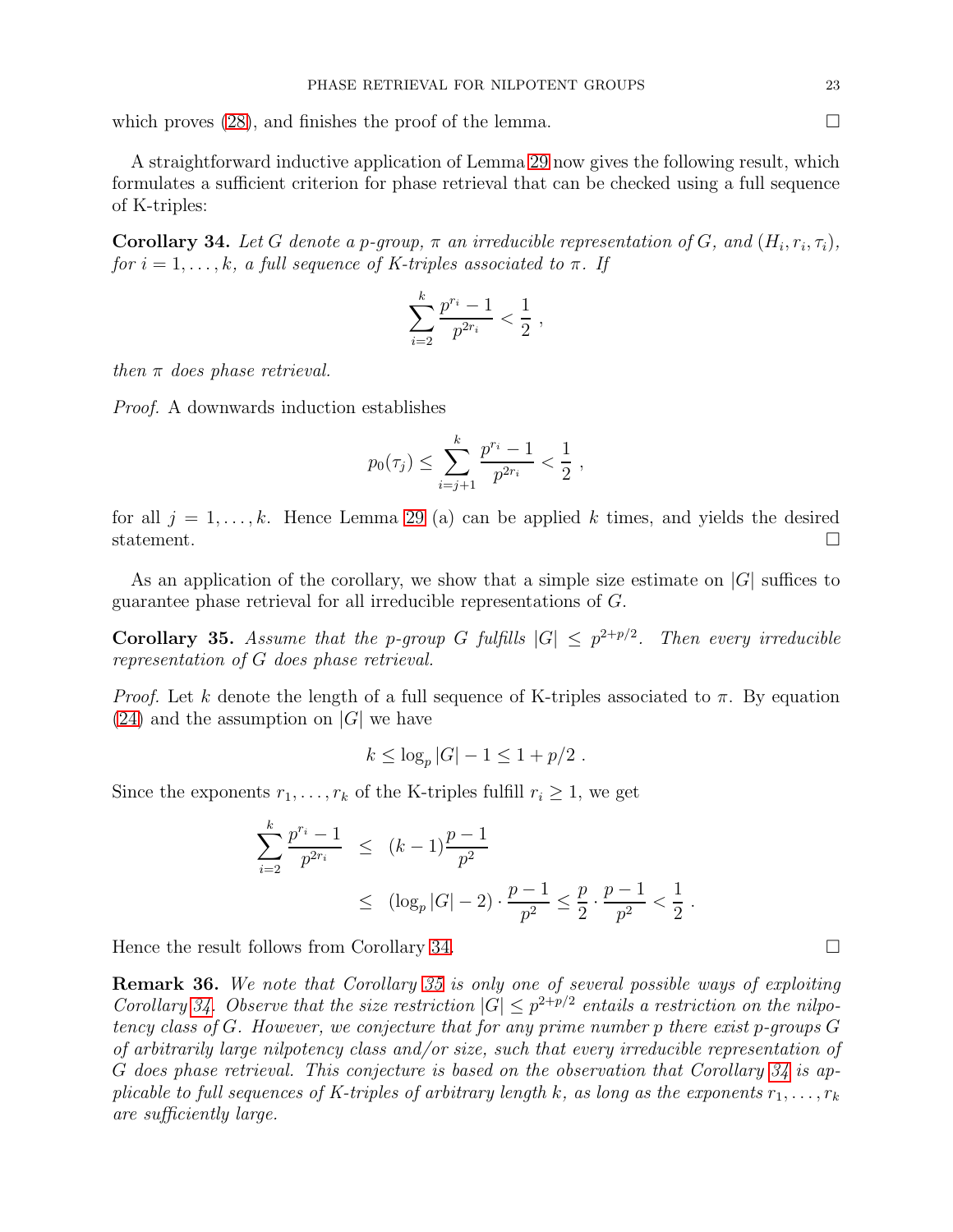### Concluding remarks

While the statements of our main results were *existence results* for vectors doing phase retrieval, the inductive methods employed to prove these results provide access to the explicit construction of such vectors.

In the Lie group case, this can be formulated in a rather satisfactory way. If one follows the inductive construction of an arbitrary irreducible representation by repeated applications of Kirillov's lemma and induction of representations, the canonical identification of Hilbert spaces  $L^2(\mathbb{R}, L^2(\mathbb{R}^k)) \cong L^2(\mathbb{R}^{k+1})$  ultimately provides a realization of  $\pi$  on  $\mathbb{R}^m$  for a suitable  $m > 1$ . If one traces the inductive construction of the vector  $\eta$  doing phase retrieval in Step 3, one can employ a Gaussian for  $\eta_1$  at each step. In the identification  $L^2(\mathbb{R}, L^2(\mathbb{R}^k)) \cong$  $L^2(\mathbb{R}^{k+1})$  one obtains  $\eta(t, u) = \eta_1(t)\eta_2(u)$ , and a simple induction yields that  $\eta$  is a Gaussian, as well.

This leads to the fundamental observation that every irreducible representation of an arbitrary simply connected, connected nilpotent Lie group has an explicitly computable realization on  $L^2(\mathbb{R}^m)$ , for suitable m, in which Gaussian vectors do phase retrieval.

In the finite group case, the setting is somewhat more involved. Note that the corre-sponding induction step in Lemma [29](#page-18-0) requires choosing a vector  $\eta_2$  that guarantees phase retrieval and  $p_0(\eta_2, \tau) < 1/2$ , and combining it with a vector  $\eta_1$  doing phase retrieval for the Schrödinger representation. Note that the proof of Lemma [33](#page-20-0) estimating  $p_0(\eta_2, \tau)$  relies on the same procedure to construct  $\eta$  from  $\eta_1$  and  $\eta_2$ . That means that the vectors  $\eta$  simultaneously guaranteeing the estimates in Lemma [33](#page-20-0) and phase retrieval can be constructed inductively as well, as soon as one can solve the following, currently open problem: Are there explicit constructions of vectors  $\eta$  for the Schrödinger representation which simultaneously have the phase retrieval and full spark property?

### **REFERENCES**

- <span id="page-23-5"></span>[1] R. Alaifari, F. Bartolucci, and M. Wellershoff. Phase retrieval of bandlimited functions for the wavelet transform, 2020.
- <span id="page-23-4"></span>[2] R. Alaifari and M. Wellershoff. Stability estimates for phase retrieval from discrete Gabor measurements. J. Fourier Anal. Appl., 27(2):Paper No. 6, 31, 2021.
- <span id="page-23-0"></span>[3] R. Balan, P. Casazza, and D. Edidin. On signal reconstruction without phase. Appl. Comput. Harmon. Anal.,  $20(3):345-356$ ,  $2006$ .
- <span id="page-23-6"></span><span id="page-23-3"></span>[4] D. Bartusel, H. Führ, and V. Oussa. Phase retrieval for affine groups over prime fields, 2021.
- [5] I. Bojarovska and A. Flinth. Phase retrieval from Gabor measurements. J. Fourier Anal. Appl., 22(3):542–567, 2016.
- <span id="page-23-8"></span>[6] Y. Chen, C. Cheng, Q. Sun, and H. Wang. Phase retrieval of real-valued signals in a shift-invariant space. Appl. Comput. Harmon. Anal., 49(1):56–73, 2020.
- <span id="page-23-11"></span>[7] L. J. Corwin and F. P. Greenleaf. Representations of nilpotent Lie groups and their applications. Part I, volume 18 of Cambridge Studies in Advanced Mathematics. Cambridge University Press, Cambridge, 1990. Basic theory and examples.
- <span id="page-23-10"></span><span id="page-23-2"></span>[8] A. Fannjiang and T. Strohmer. The numerics of phase retrieval. Acta Numer., 29:125–228, 2020.
- [9] K. Gröchenig. Foundations of time-frequency analysis. Applied and Numerical Harmonic Analysis. Birkhäuser Boston, Inc., Boston, MA, 2001.
- <span id="page-23-1"></span>[10] P. Grohs, S. Koppensteiner, and M. Rathmair. Phase retrieval: uniqueness and stability. SIAM Rev., 62(2):301–350, 2020.
- <span id="page-23-9"></span>[11] E. Kaniuth and K. F. Taylor. Induced representations of locally compact groups, volume 197 of Cambridge Tracts in Mathematics. Cambridge University Press, Cambridge, 2013.
- <span id="page-23-7"></span>[12] L. Li, T. Juste, J. Brennan, C. Cheng, and D. Han. Phase retrievable projective representation frames for finite abelian groups. J. Fourier Anal. Appl., 25(1):86–100, 2019.